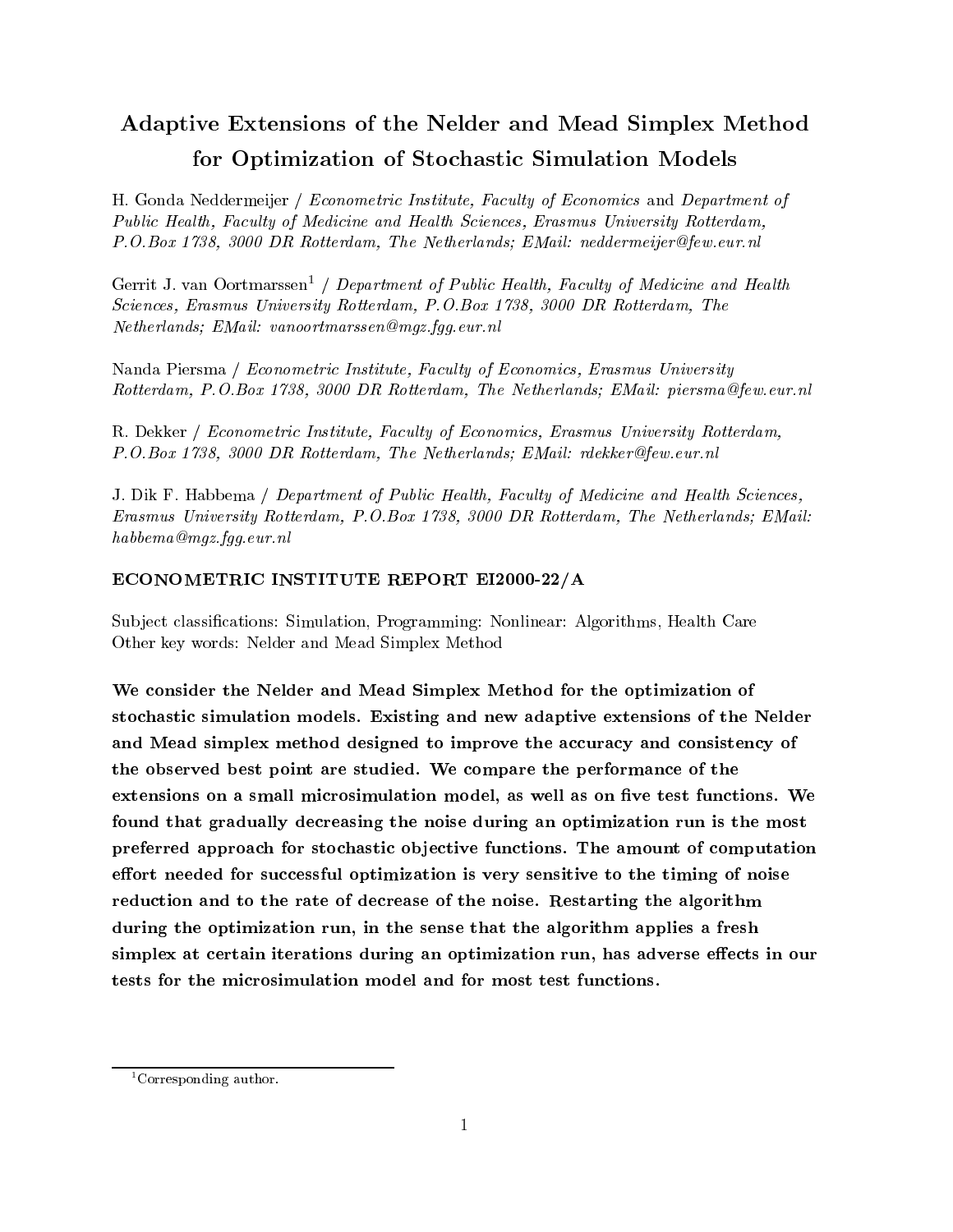This paper investigates the performance of adaptive extensions of the Nelder and Mead simplex method for optimization of stochastic simulation models. Although the Nelder and Mead simplex method was originally designed for optimization of deterministic multidimensional functions (Nelder and Mead, 1965), it is frequently used for the optimization of stochastic ob jective functions. In particular, this method can be used for the optimization of stochastic simulation models, where one tries to estimate the model parameters that optimize some specic stochastic output of the simulation model. In this optimization procedure, the stochastic simulation model is often considered as a black-box model (P
ug, 1996) where the output of the simulation model can be regarded as a stochastic function of the model parameters.

The goal of this investigation is to find optimization methods that can be used for stochastic simulation models for which the corresponding stochastic objective function has the following characteristics (Wright, 1996):

- Calculation of this function is very expensive or time-consuming.
- $\bullet$  Exact first partial derivatives of this function cannot be calculated.
- Numerical approximation of the gradient of this function is impractically expensive or slow.

The Nelder and Mead simplex method is a potential candidate for optimization of a function with the properties listed above, since it is a direct search method, i.e. it only uses function values and does not require a gradient (Wright, 1996).

Our particular interest in the Nelder and Mead Simplex method stems from the need for efficient algorithms for the optimization of microsimulation models for disease control. In microsimulation models individual fictitious life histories are simulated, where each of the simulated individuals can be at risk for developing a certain disease. Microsimulation models are used for the evaluation of specic interventions. For example, the cancer screening microsimulation model MISCAN (Loeve et al., 1999) is used in the evaluation of mass cancer screening programs. Microsimulation models for infectious diseases (Plaisier et al., 1990; Plaisier et al., 1998; van der Ploeg et al., 1998) are used for evaluation of interventions such as control of transmission of vector-borne diseases, and promotion of condom use and mass treatment for sexually transmitted diseases.

For the evaluation of interventions the parameters of the microsimulation model have to be quantied. Only some of these parameters can be quantied directly on basis of existing knowledge. Inferences for other parameters can be obtained by optimizing the goodness-of-fit of the simulation model on empirical data (van Oortmarssen et al., 1990). Evaluation of this stochastic objective function is often very time-consuming.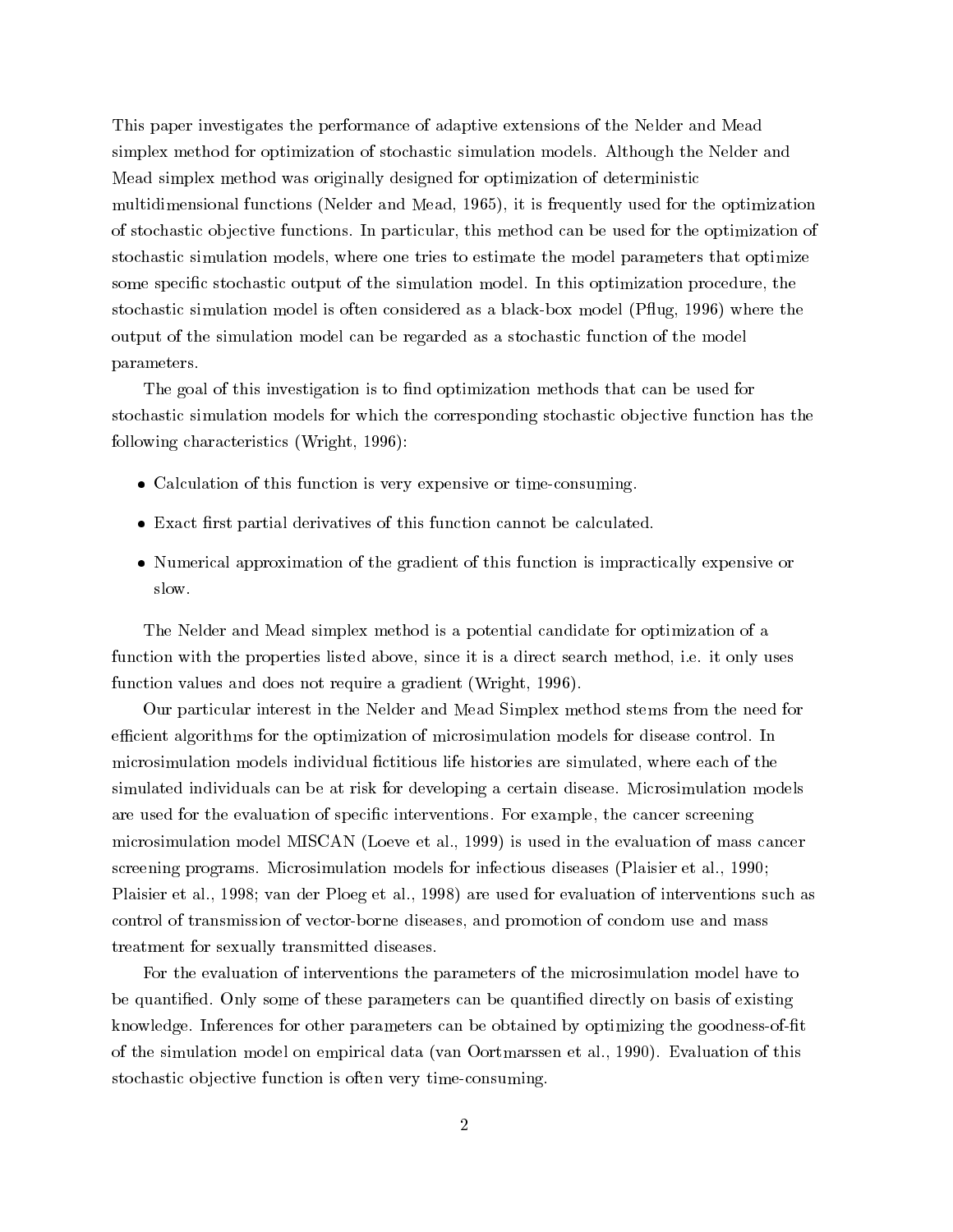The Nelder and Mead simplex method is robust to small inaccuracies or stochastic perturbations in function values since it only uses the ranks of the function values to determine the next move, not the function values themselves (Barton and Ivey, 1991). However, considerable noise may change the relative ranks of the function values, leading to inappropriate termination, possibly at a solution that is far from the optimum (Barton and Ivey, 1996). Since the first paper on the Nelder and Mead Simplex method, numerous modifications have been proposed (for an overview, see Betteridge, Wade and Howard (1985)). Part of these modifications aim at improving its performance for stochastic objective functions or in particular for stochastic simulation models.

Some simple modications that are proposed are restarting the optimization in the current observed best point (Betteridge, Wade and Howard, 1985), and re-evaluation of the function value in the currently observed best point (see e.g. Spendley, Hext and Himsworth (1962)). Barton and Ivey (1991, 1996) compare a number of re-evaluation strategies and some modifications of the shrinking of the simplex during the optimization. They propose a modified algorithm that improves the performance of the original Nelder and Mead simplex method, in terms of a smaller probability of inappropriate termination of the optimization process.

Tomick, Arnold and Barton (1995) report further improvements of this modified algorithm when applied to stochastic test functions. They consider the average of a number of replicated observations to evaluate the stochastic ob jective function. The number of replications used in an iteration step is determined dynamically by considering a statistical test on the differences of the function values in the current simplex. Humphrey and Wilson (1998) designed a three-phase application of the Nelder and Mead Simplex Method that is based on restart. The size of the initial simplex and the way the simplex is shrunk during an optimization run is changed in each phase of their algorithm. The incentive for starting a new phase is based on the size of the simplex, and the observed best point of the algorithm is defined as the minimum of the observed best points of each of the three phases. They report improved performance over the modied algorithm by Barton and Ivey (1996).

In the optimization of a stochastic simulation model, the key issue to address is to identify whether and when noise is dominating the optimization process. Precise timing of actions like noise reduction or restart is very important, since otherwise the effect of these actions may not be optimal. For example, the algorithm may have been drifting around already for several iterations, or the algorithm is corrected too soon, thus preventing the algorithm to make serious progress towards the optimum.

In this paper we will investigate and compare the performance of adaptive extensions of the Nelder and Mead simplex method that address both the timing and the type of action to be taken to improve the optimization process. In these extensions, we incorporate the existing ideas found in literature as described above. At the start of each iteration of the algorithm, a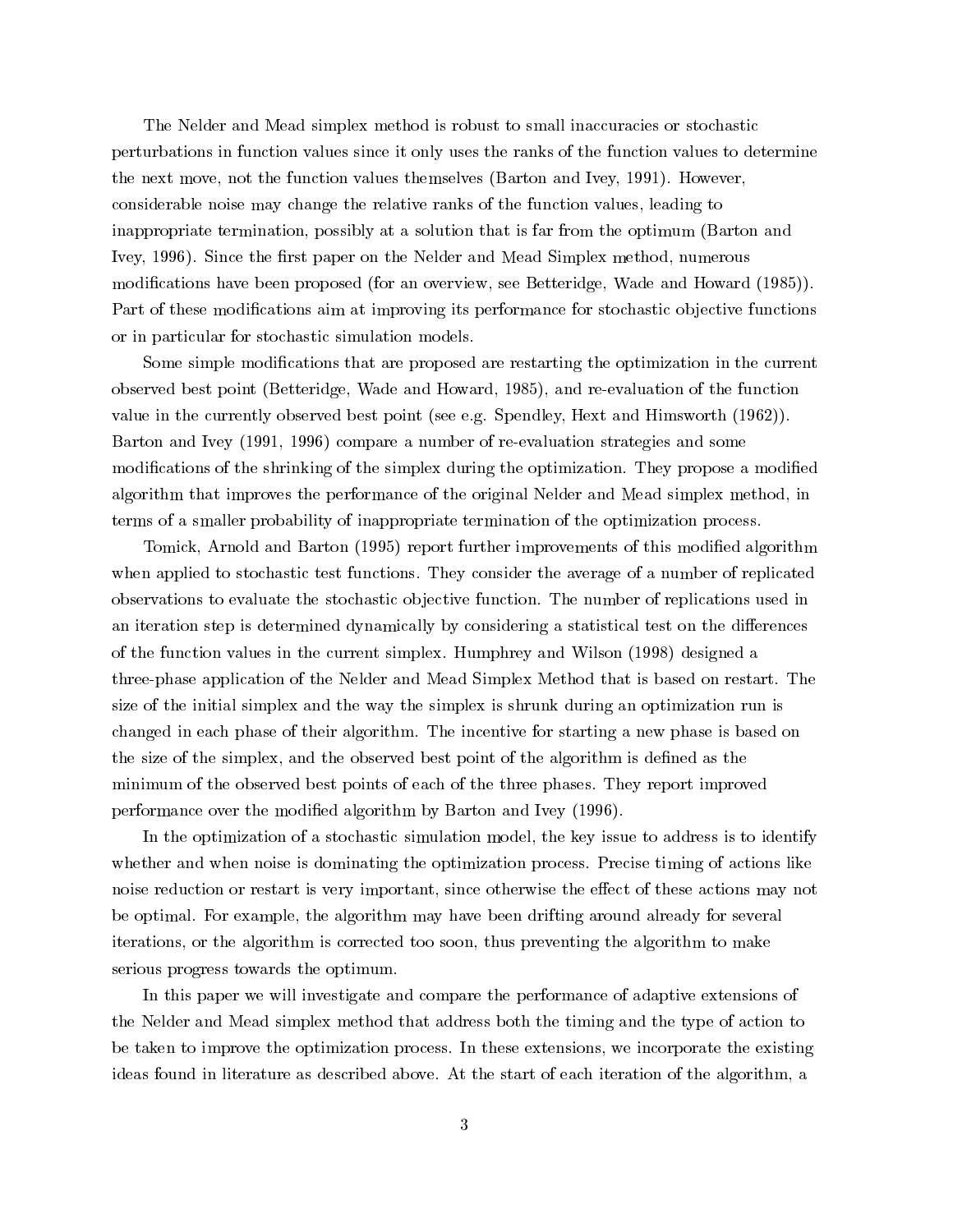criterion is checked to test whether the optimization process is hindered by noise. If the criterion is fullled, an action is taken that adapts the evaluation of the function values and / or the size of the simplex before the optimization routine is continued.

We consider a number of criteria that check whether the noise is dominating the optimization process. These criteria identify when an accidentally good function evaluation hinders the optimization process, or when the differences between the function values are dominated by noise. The set of actions that we will consider are rather straightforward and include noise reduction of the simulation model, restarting the optimization run and re-evaluating the currently best point. We apply the criterion-action modifications in an automated Nelder and Mead simplex algorithm. Therefore, the algorithm has an automated means of identifying when noise dominates the optimization process and it is able to correct itself when it encounters this situation.

We test the extensions for accuracy, consistency and computational effort. The accuracy is measured by the error in the returned observed best point compared to the optimum. Consistency is measured by the standard deviation of the errors resulting from repeated application of the algorithm. Small standard deviations show that repeated application of the algorithm gives comparable results.

The algorithms are tested on stochastic versions of well-known deterministic test functions. We also consider a microsimulation version of a model that is frequently used in evaluation of cancer screening policies. Although this model is a simplication of state-of-the-art models available, the model is well known and furthermore its performance can be checked by an analytical version of the model (Day and Walter, 1984). The optima of the test functions and the microsimulation model are known and therefore we can test for the accuracy and consistency of the automated adaptive Nelder and Mead simplex algorithms.

The results of our tests will show that the performance of the Nelder and Mead simplex method in stochastic optimization problems will benefit from the proposed modifications. The extensions prevent inappropriate termination of the optimization, and most of the extensions do not increase the computational effort too much.

In Section 1 the standard Nelder and Mead simplex method will be described. Section 2 contains the criteria and actions that we propose to improve the method when applied to stochastic simulation models. The remainder of the paper describes our test in Sections 3 and 4 and our test results in Section 5. We will end this paper with a conclusion and some points for further research.

# 1. Simplex algorithm

In this section we describe the Nelder and Mead Simplex Method for the optimization of an  $n$ -dimensional stochastic objective function. Without loss of generality, we assume that the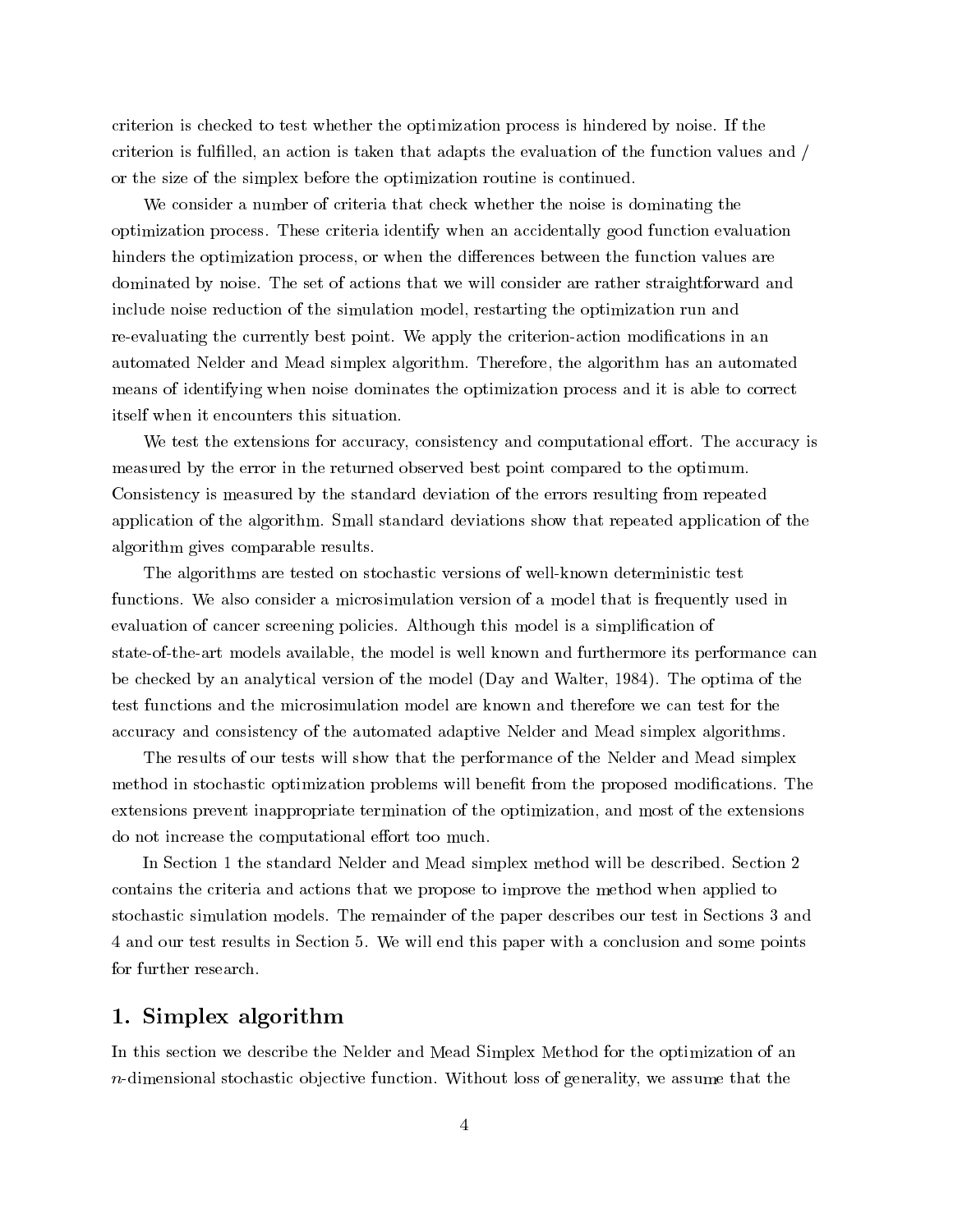optimization is a minimization problem. Mathematically, this problem can be described by

$$
\text{minimize} \quad f: D \to \mathbb{R}, \quad D \subseteq \mathbb{R}^n
$$

where  $f(\theta)=\mathbb{E} (F(\theta)), \theta \in D$ . Here,  $F(\theta)$  denotes the stochastic output for given input  $\theta$ , and  $\mathbb{E}(F(\theta))$  denotes its expected value. When optimizing a simulation model, the argument  $\theta$  represents the parameters of the simulation model.

The simplex algorithm uses a *simplex* with  $(n + 1)$  vertices, and evaluates the objective function in every vertex. Based solely on the ranks of the observed function values in the vertices of the simplex, different steps can be taken, such as reflection, expansion or contracting vertices or shrinking the simplex, in order to find better vertices.

The original Nelder and Mead simplex algorithm (Nelder and Mead, 1965) can be described as follows. Iteration  $k$  of the algorithm starts with the simplex resulting from the previous iteration, consisting of the vertices  $\left\{\theta_1^k,...,\theta_{n+1}^k\right\}$  and corresponding function values  $\{F(\theta_1^k)\ldots F\}$  $\{\theta^k_1\},...,F\left(\theta^k_{n+1}\right)\}$ . First, the vertex with the lowest value  $(\theta^k_{low})$ , the vertex with the nighest value ( $\theta_{hi}^{\cdot}$ ) and the vertex with the next-to-highest value ( $\theta_{nexthi}^{\cdot}$ ) are determined. Next, vertex  $\theta_{hi}^-$  is reflected through the centroid  $\theta_{cent}^-$  of the remaining vertices to find a new vertex  $\sigma_{refl}$ :

$$
\theta^k_{refl} = (1+\alpha)\,\theta^k_{cent} - \alpha\theta^k_{hi},\;\;\alpha > 0
$$

and the objective function is evaluated in vertex  $\theta_{refl}$ . A new simplex is then constructed as follows:

1. If  $F(\theta_{refl}^*) \geq F(\theta_{hi}^*)$  then the objective function is evaluated in a contracted vertex between  $\theta_{hi}$  and  $\theta_{cent}$ , denned by

$$
\theta_{c1}^k = \beta \theta_{hi}^k + (1 - \beta) \theta_{cent}^k, \ \ 0 < \beta < 1
$$

If  $F(\theta_{c1}) \leq F(\theta_{hi}),$  then the new simplex is found by replacing vertex  $\theta_{hi}$  with vertex  $\theta_{c1},$ otherwise the new simplex is found by shrinking the current simplex around vertex  $\theta_{low}^k$ , replacing vertex  $\sigma_i$  with

$$
\delta\theta_i^k + (1-\delta)\,\theta_{low}^k, \quad i=1,...,n+1, \quad \theta_i^k \neq \theta_{low}^k, \quad 0<\delta<1
$$

2. If  $F(\theta_{nexthi}) \leq F(\theta_{refl}) \leq F(\theta_{hi})$  then the objective function is evaluated in a contracted vertex between  $\sigma_{refl}$  and  $\sigma_{cent}$ , defined by

$$
\theta_{c2}^k = \beta \theta_{refl}^k + (1 - \beta) \theta_{cent}^k, \ \ 0 < \beta < 1
$$

If  $F(\theta_{c2}) \leq F(\theta_{refl})$ , then the new simplex is found by replacing vertex  $\theta_{hi}$  with vertex  $\sigma_{c2}$ , otherwise the new simplex is found by first replacing vertex  $\sigma_{hi}$  by vertex  $\sigma_{refl}$  and subsequently shrinking the resulting simplex around vertex  $v_{low}$ , replacing vertex  $v_i$  with

$$
\delta\theta_i^k + \left(1-\delta\right)\theta_{low}^k, \quad i=1,...,n+1, \quad \theta_i^k \neq \theta_{low}^k, \quad 0 < \delta < 1
$$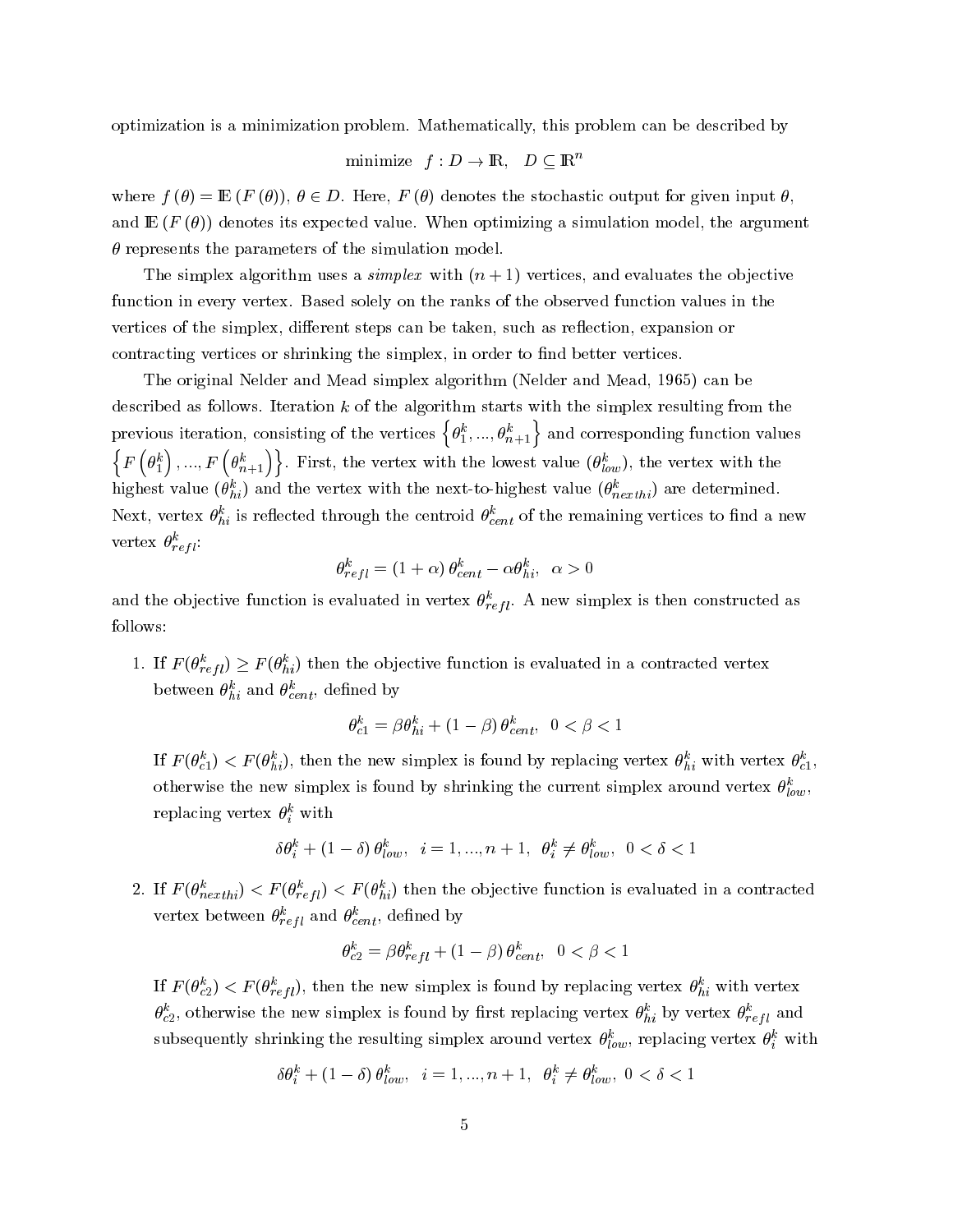- 3. If  $F(\vec{\sigma}_{low}) \leq F(\vec{\sigma}_{refl}) \leq F(\vec{\sigma}_{nexthi})$  then the new simplex is found by replacing vertex  $\vec{\sigma}_{hi}$ with vertex  $\theta_{refl}$ .
- 4. If  $r(\theta_{refl}) \leq r(\theta_{low})$  then the objective function is evaluated in an expanded vertex  $\theta_{\exp}$ defined by

$$
\theta_{\exp}^k = \gamma \theta_{refl}^k + (1 - \gamma) \theta_{cent}^k, \ \ \gamma > 1
$$

If  $F(\theta_{\text{exp}}^*) \leq F(\theta_{low}^*)$ , then the new simplex is found by replacing vertex  $\theta_{hi}^*$  with vertex  $\theta_{\rm exp}$ , otherwise the new simplex is found by replacing vertex  $\theta_{hi}^*$  with vertex  $\theta_{refl}^*$ .

The next iteration starts with the new simplex  $\{\theta_1^{k+1},...,\theta_{n+1}^{k+1}\}$ . Vertex  $\theta_{low}^{k+1}$  is taken as the estimator for the optimum  $\theta$  at the  $\kappa$ th iteration. The parameters  $(\alpha, \beta, \gamma, \delta)$  are traditionally set to  $(1, 0.5, 2, 0.5)$  (Nelder and Mead, 1965; Barton and Ivey, 1996). If a vertex is defined outside the domain  $D$ , either during initialization of the first simplex or during an iteration, then this vertex is projected onto the boundary of this region before evaluating it.

We will compare extensions of the Nelder and Mead simplex method on their performance over a large preset number of evaluations, assuming that the results of the algorithm will not improve much further if more evaluations are used. The issue of finding an appropriate stopping criterion will not be addressed in this paper.

In comparing the extensions, a variant of the original Nelder and Mead simplex algorithm which includes two well-established modifications will serve as a benchmark algorithm (see Figure 1). The extensions will be applied to this benchmark algorithm instead of to the original Nelder and Mead simplex algorithm.

First, it is standard practice today to compare the expanded vertex  $\theta_{\rm exp}^{..}$  with the reflected vertex  $\sigma_{refl}$  in the expansion step (Aberg and Gustavsson, 1982; Morgan and Burton, 1990; Wright, 1996; Lagarias, Reeds, Wright and Wright, 1998; McKinnon, 1998) instead of comparing the expanded vertex with vertex  $\sigma_{low}$  (ivelder and Mead, 1965; Barton and Ivey, 1996). Secondly, Barton and Ivey (1996) investigated the performance of a modication that re-evaluates the objective function in the best vertex at each shrink step and reduces the simplex by 10% ( $\delta = 0.9$ ) at each shrink step rather than 50% ( $\delta = 0.5$ ). They found that the modified algorithm, when applied to stochastic objective functions, leads to improvements in the expected value of the objective function at termination at the cost of more function evaluations. Other studies (Tomick, Arnold, and Barton 1995; Humphrey and Wilson, 1998; Neddermeijer et al., 1999) also found this modication to perform signicantly better for stochastic functions. We include this second modication in the benchmark algorithm, since we are especially interested in a simplex algorithm that further improves the performance on stochastic problems with considerable noise, beyond the improvements proposed by Barton and Ivey. Preliminary tests showed that the algorithm that results from applying the two modifications to the original algorithm can indeed be used as a benchmark algorithm.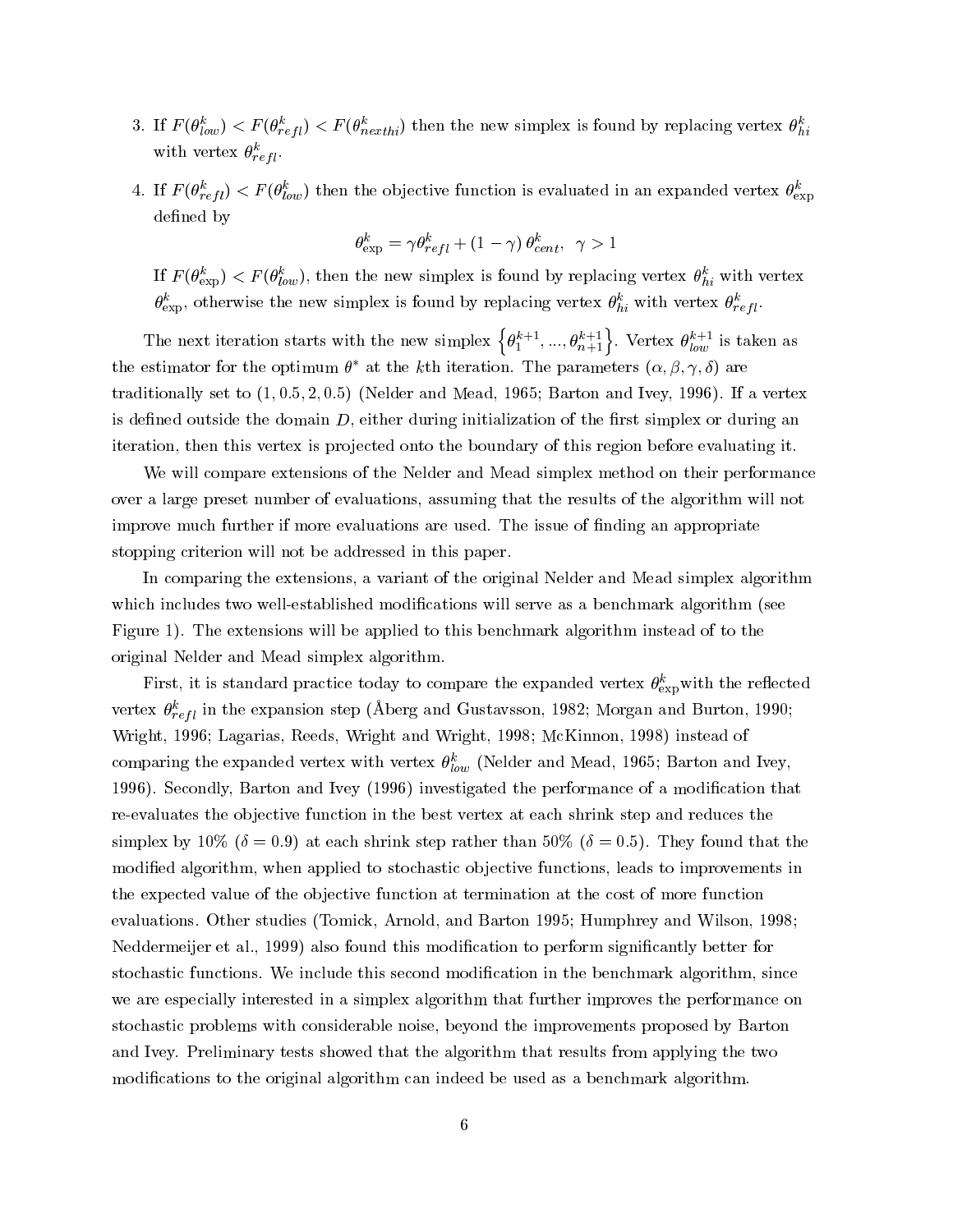

Figure 1. Flow chart for iteration  $k$  of the benchmark Nelder and Mead simplex algorithm (the superscript  $k$  is suppressed for notational convenience).

Nelder and Mead (1965) mention two types of initial simplices, i.e. regular simplices and axial or cornered simplices. Oberg (1998) found that regular initial simplices perform better than cornered initial simplices. In this paper, we will therefore use a regular initial simplex. This initial simplex  $\left\{\theta_1^0, ..., \theta_{n+1}^0\right\}$  is given by :

$$
\theta_1^0 = (\tau_1^0, ..., \tau_n^0)
$$
  
\n
$$
\theta_2^0 = (\tau_1^0 + \lambda_1, \tau_2^0 + \mu_2, ..., \tau_n^0 + \mu_n)
$$
  
\n...  
\n
$$
\theta_{n+1}^0 = (\tau_1^0 + \mu_1, ..., \tau_{n-1}^0 + \mu_{n-1}, \tau_n^0 + \lambda_n)
$$

Here,

$$
\lambda_i = \frac{c_i}{n\sqrt{2}} \left\{ \sqrt{n+1} + n - 1 \right\} \quad \text{and} \quad \mu_i = \frac{c_i}{n\sqrt{2}} \left\{ \sqrt{n+1} - 1 \right\}
$$

where  $\theta_1^0 = (\tau_1^0, ..., \tau_n^0)$  denote denotes the starting point of the optimization and the step sizes.  $(c_1, ..., c_n)$  determine the size of the initial simplex.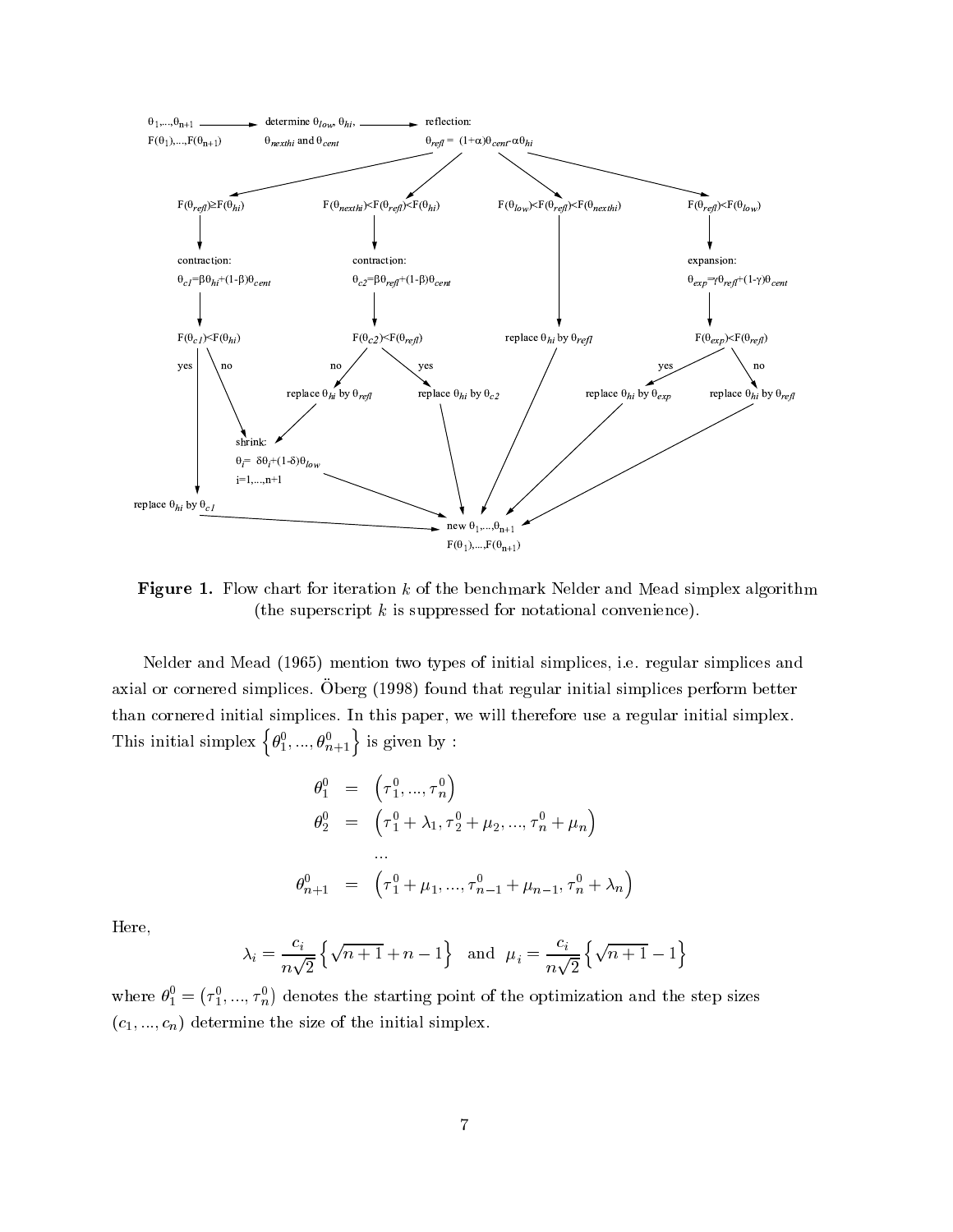# 2. Extensions

The adaptive extensions consist of a criterion that will be checked in each iteration of the Nelder and Mead simplex algorithm, and an action that is taken when this criterion is fulfilled. At the beginning of an iteration k, a simplex with vertices  $\{\theta_1^k, ..., \theta_{n+1}^k\}$  and the corresponding observed function values  $\{F(\theta_1^k),...,F(\theta_n^k)\}$  $\{\theta_1^k\},...,F\left(\theta_{n+1}^k\right)\}\$  are given. At this point in the iteration a criterion is checked, and possibly an action is taken. The iteration then proceeds with the first step in each iteration, i.e. the reflection step.

It is important to note that when the parameters of a simulation model are being optimized, a function evaluation consists of performing one or more simulation runs. To evaluate a vertex  $\theta$  we need to specify the simulation size used for one simulation run, S, and the number of simulation runs, N. If multiple simulation runs are used, i.e.  $N > 1$ , then the observed function value in vertex  $\theta$  is defined as the average of the N replicated observations  $F^{(j)}(\theta), \; j = 1, ..., N.$ 

### 2.1 Criteria

## 2.1.1 Simplex size

We noticed that if there is considerable noise, the best function value shows no further improvement when the size of the simplex starts to decrease. This observed function value can still be far from the optimum. If the simplex becomes too small, the differences in the function values in the  $(n + 1)$  vertices are probably small as well, and are therefore likely to be dominated by noise. In this case, only minor improvements of the observed best function value are possible. Therefore, we want to detect the moment that the simplex size stops increasing or starts to decrease.

Our first criterion is based on the relative size of the simplex also used in the Dennis and Woods stopping criterion (1987). The relative size of the simplex in iteration  $k$  is defined as:

$$
\psi_k = \frac{1}{\Delta_k} \max_{\substack{i=1,\ldots,n+1 \\ \theta_i^k \neq \theta_{low}^k}} \left\| \theta_i^k - \theta_{low}^k \right\| \text{ where } \Delta_k = \max\left(1, \left\| \theta_{low}^k \right\| \right)
$$

where ||.||denotes the Euclidian norm. We consider the difference in the relative sizes of the simplices in two successive iterations, i.e.

$$
\Psi_k=\psi_k-\psi_{k-1}
$$

If the difference is smaller than some preset tolerance level, i.e.  $\Psi_k < \varepsilon_{ss}$ , then the criterion is fulfilled.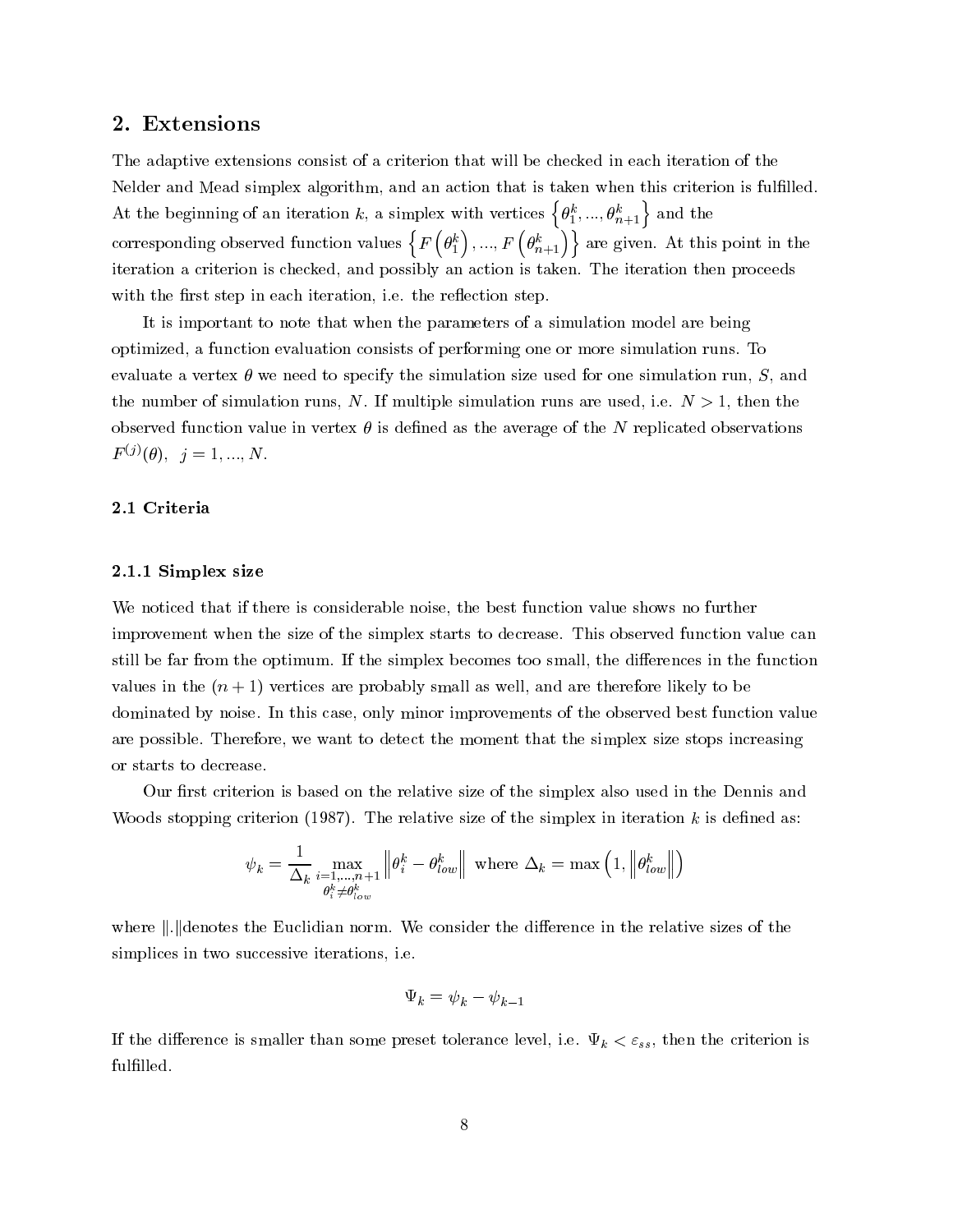#### 2.1.2 Lack of change in function value

This criterion tests on sufficient change in the observed function values. Using regression analysis we examine if the observed best function value has changed significantly during the preceding iterations. If this is not the case, then we conclude that the differences in the observed optima can only be attributed to noise.

At the start of iteration k, we apply regression analysis to a number (say q) of observed best function values found in the previous q successive iterations, by determining the linear model

$$
y = \beta_1 x + \beta_0 + \varepsilon, \varepsilon \sim N(0, \sigma^2)
$$

where the explanatory variable  $x$  is the iteration number and the dependent variable  $y$  relates to the observed function value. If the slope  $\beta_1$  is not significantly different from zero, then we conclude that possible differences in the function values can only be attributed to noise. Although a linear model may not be the best fit for this improvement, we are solely interested in detecting a lack of change in the function values. For this criterion we thus consider a two-sided t-test for the null hypothesis  $H_0$ :  $\beta_1 = 0$  with significance level  $\alpha_{lc}$ .

### 2.1.3 Dominant noise

This criterion, which originates from Tomick, Arnold, and Barton (1995), is only applicable to algorithms that use multiple simulation runs to evaluate a vertex. The simplex algorithm depends on the differences in the observed function values in the  $(n + 1)$  vertices. The criterion checks whether the function values are not significantly different from each other. If not, we conclude that the differences in the function values in the vertices can only be attributed to noise.

At the beginning of iteration k, we test the null hypothesis  $H_0 : f\left(\theta_1^k\right) = f\left(\theta_2^k\right) = ... = f$   $\{\theta^k_{n+1}\}$  using the observed function values  $\{F\left(\theta^k_1\right),...,F\}$  $\left\{ \theta _{1}^{k}\right\} ,...,\ F\left( \theta _{n+1}^{k}\right) \big\} \text{ generated from }N_{k-1}$ replicated observations, by considering an F-test with significance level  $\alpha_{dn}$  applied to the following data:

$$
F^{(j)}\left(\theta_{i}^{k}\right), \ \ j=1,...,N_{k-1}, i=1,...,n+1
$$

### 2.1.4 Retaining the best function value and re-evaluation of the best vertex

This criterion uniquely combines with an action, so they will be described simultaneously. If the observed function value of the best vertex is accidentally low due to noise, then the best point could be retained for too long. Accidental low results can possibly be corrected by re-evaluating the best vertex. In the benchmark algorithm the best vertex is therefore re-evaluated at each shrink step. In addition, we evaluate the often used "n+1" rule for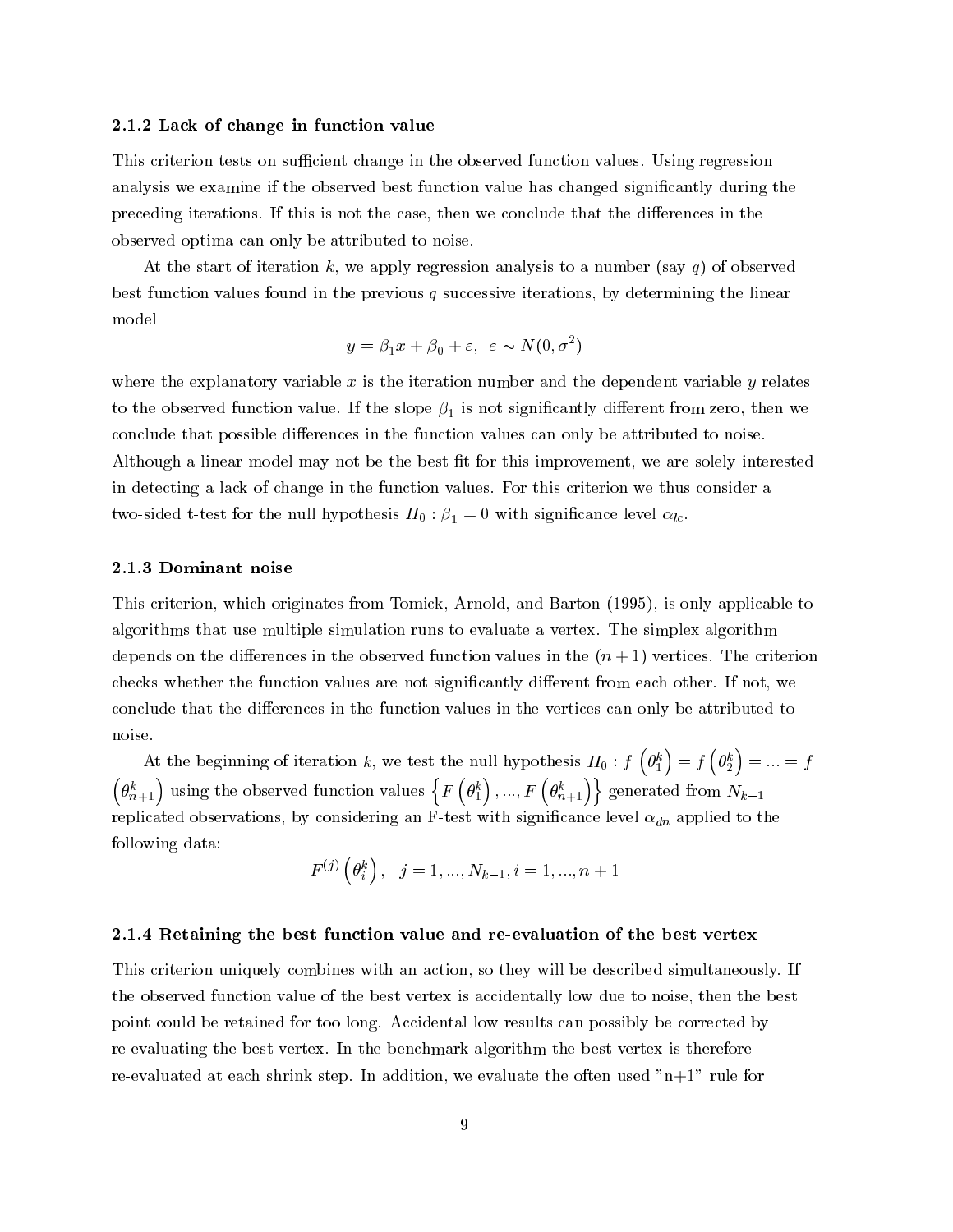re-evaluation (Spendley, Hext and Himsworth, 1962; Morgan and Deming, 1974; Shavers, Parsons and Deming, 1979). Here, the best vertex is re-evaluated if the best vertex is retained in  $(n + 1)$  successive iterations, where n is the number of parameters of the objective function. Since we already apply re-evaluation at each shrink step, we use an adjusted version of the "n+1" rule: if the observed function value in the best vertex is retained in  $(n + 1)$  successive iterations then the best vertex is re-evaluated before reflection is applied.

### 2.2 Actions

Besides re-evaluation of the best vertex we consider the actions restart and noise reduction.

### 2.2.1 Restart

If at the start of iteration  $k$  the chosen criterion is fulfilled, then a fresh simplex is constructed with the same dimensions as the initial regular simplex, using the current best vertex  $\theta_{low}^-$  as starting point. Various studies mention restart as a possibility for dealing with noisy objective functions (Akitt, 1976; Gill, Murray and Wright, 1981; Betteridge, Wade and Howard, 1985II; Walters and Deming, 1985; Wright, 1996).

### 2.2.2 Noise reduction

As will be obvious, decreasing the amount of noise would largely solve the difficulties caused by this noise. We will apply this action in two ways (Azadivar and Lee, 1988): in case a single simulation run is used to evaluate a vertex, the simulation size is increased, whereas in case multiple simulation runs are used, the number of replicated observations is increased.

• Increasing the simulation size

If at the start of iteration k the chosen criterion is fulfilled, then the simulation size  $S_k$  is increased by setting  $S_k = \lfloor b_s \cdot S_{k-1} \rfloor$ . All vertices in the current simplex are re-evaluated with the new simulation size, and the algorithm continues using the new simulation size  $S_k$ . To prevent explosion of the simulation size we set  $S_k = \min\left(\lfloor b_s \cdot S_{k-1} \rfloor, S_{\max}\right)$ . Moreover, in order to prevent that the increase in simulation size becomes zero due to rounding, the inequality  $(b_s - 1)S_0 \geq 1$  should hold.

• Increasing the number of replicated observations

If at the start of iteration  $k$  the chosen criterion is fulfilled, then the number of replicated observations  $N_k$  is increased by setting  $N_k = [b_r \cdot N_{k-1}]$ . All vertices in the current simplex are re-evaluated with the new number of replicated observations, by adding  $N_k - N_{k-1}$  replications, and the algorithm continues using the new number of replications  $N_k$ . Again, to prevent explosion of the number of replications we set  $N_k = \min\left(\lfloor b_r \cdot N_{k-1}\rfloor, N_{\max}\right)$ , whereas the inequality  $(b_r - 1)N_0 \geq 1$  should hold.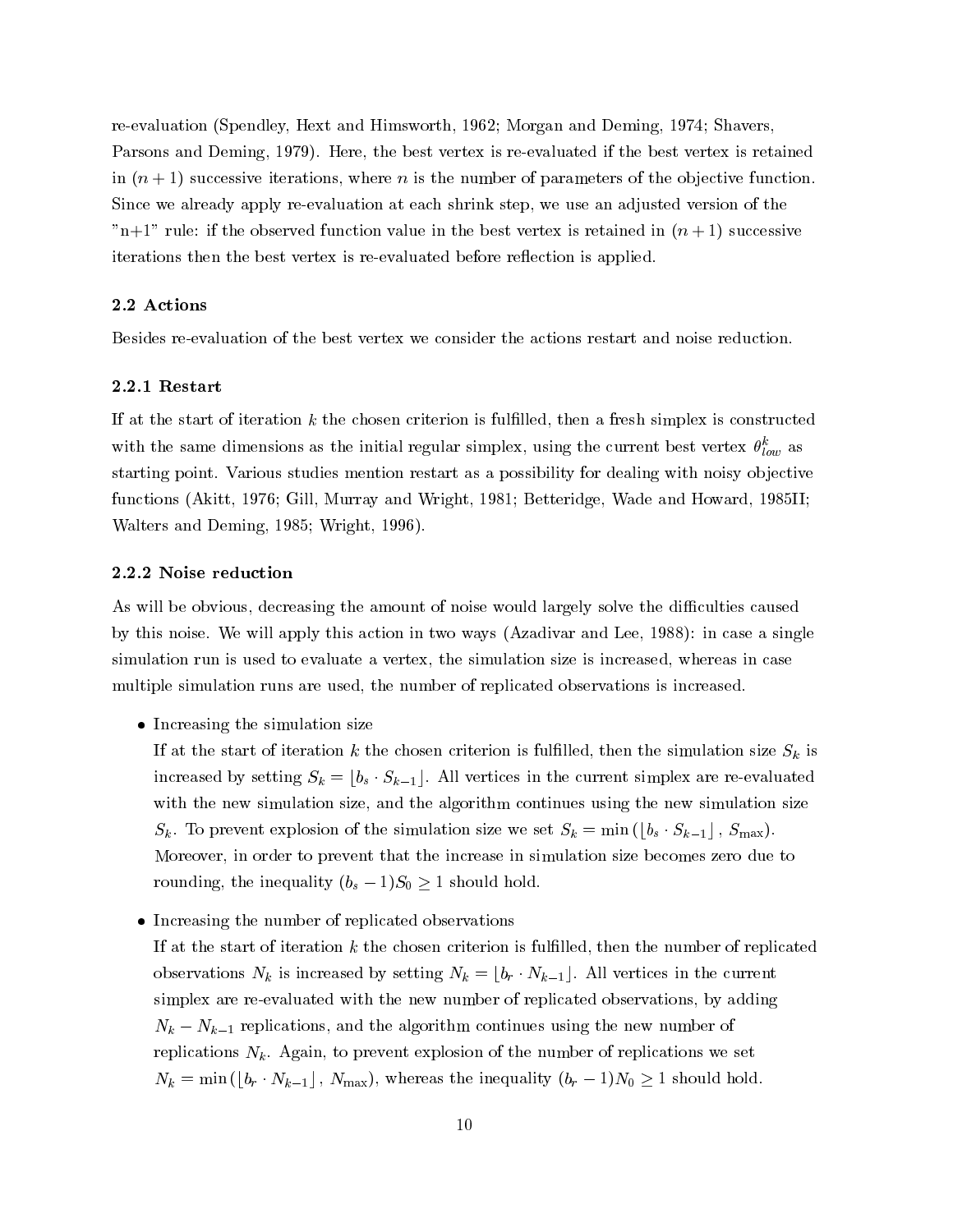#### 2.3 The tested extensions

The combinations of a criterion and an action that will be tested are shown in Table I. Increasing the simulation size is only applied to the algorithms using one simulation run per function evaluation, whereas increasing the number of replications is only applied to the algorithms using multiple simulation runs. The extended algorithms are compared with the benchmark algorithm denoted by  $BM$ . An initial simulation size  $S_0$  and an initial number of replications  $N_0$  are given and for the algorithms that increase the simulation size or the number of replications, a maximum simulation size  $S_{\text{max}}$  or a maximum number of replications  $N_{\text{max}}$  are given.

# 3. The test problems

We test the optimization algorithms on a set of five test functions with known optima, which consist of a deterministic term and an stochastic error term. We also consider a microsimulation version of an existing cancer screening model. This model has three parameters that need to be estimated from an observed data set by constrained minimization of a goodness-of-t test statistic. For this particular model the optimal parameters can also be determined analytically.

#### 3.1 One stage - one test breast cancer screening model

The microsimulation model is a simulation implementation of the breast cancer screening model developed by Day and Walter (1984). In this model only one disease stage, the detectable preclinical phase  $(DPCP)$ , is modeled. At the end of the  $DPCP$  a cancer is clinically diagnosed, usually on basis of symptoms, whereas during the DPCP a cancer can be detected by a screening test for early detection of breast cancer. The DPCP has incidence rate  $J$  and we assume that the duration of the  $DPCP$  is exponentially distributed with parameter  $\lambda$ . A cancer that is clinically detected in the period following a negative screening test is called an interval cancer.

A screening program consisting of four annual screening rounds is modeled. The sensitivity of the screening test, i.e. the probability that the screening test correctly identies an individual as being in the DPCP (Day and Walter, 1984), is denoted with  $\varphi$ . In each microsimulation run a large number of individual life histories, including disease processes and the impact of screening, is simulated. The microsimulation model results in estimates for the detection rates at each of the screening rounds and estimates for the incidence rates of interval cancers, for different time intervals following each of the screening rounds.

The model will be applied to data from the first randomized trial for breast cancer screening, viz. the HIP study (Day and Walter, 1984; Shapiro et al., 1974; van Oortmarssen et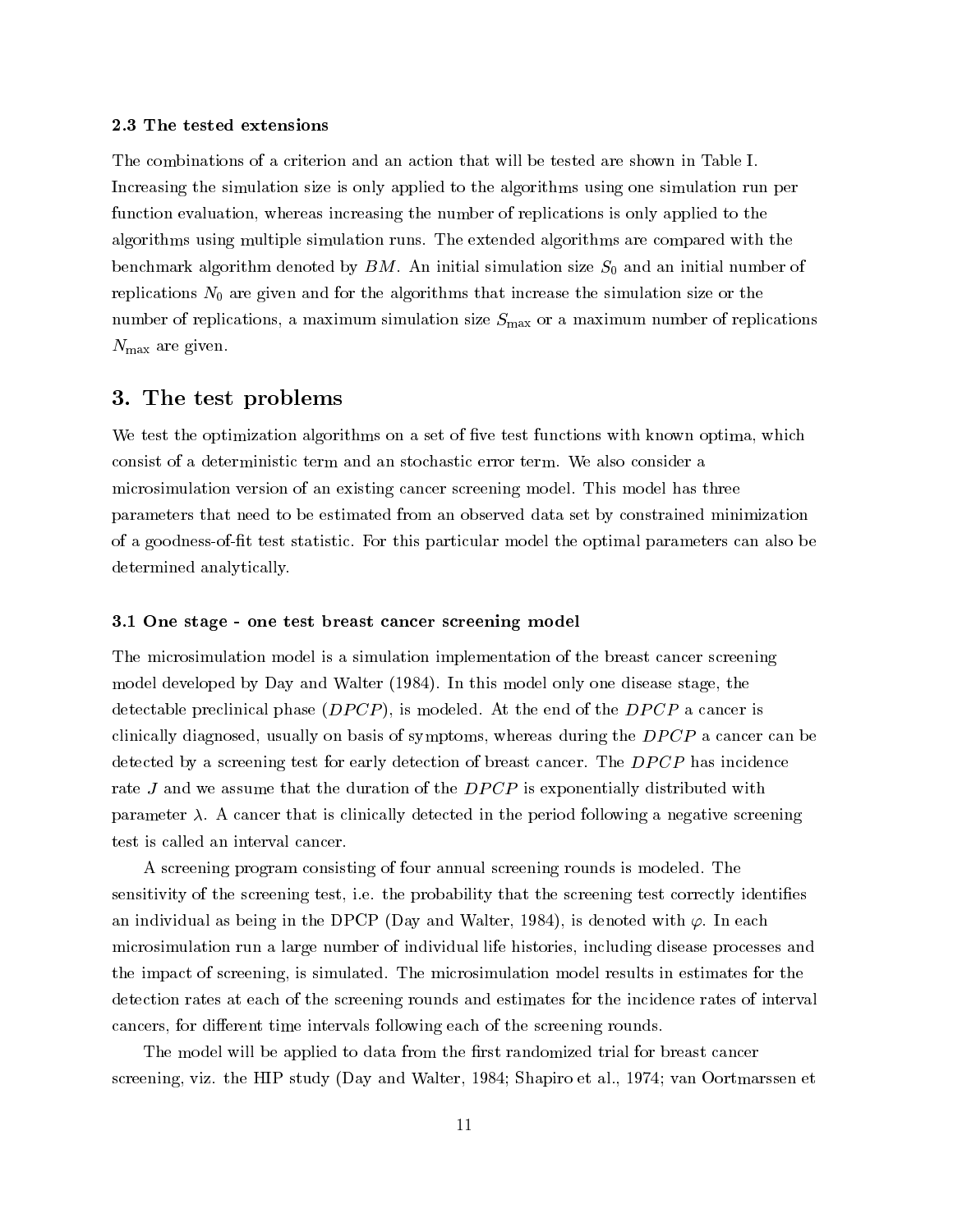al., 1990). In the HIP study approximately 62,000 women, who were aged between 40 and 64 at entry, were randomly allocated to either a study group or a control group. Only the study group was offered annual breast cancer screening for four years. About 65 percent of the study group (20,166 women) agreed to take part and were screened at least once (these women all attended the first screening). We will use follow-up data until 5 years after the last screening. The results from the HIP screening trial that will be used are described by Day and Walter (1984), and consists of 4 detection rates and 14 incidence rates of interval cancers occurring after a previous negative test result.

The parameters J,  $\lambda$  and  $\varphi$  will be estimated from the observed data set through minimization of a chi-square goodness-of-fit test statistic. This stochastic objective function is given by

$$
F\left(J,\lambda,\varphi\right)=\sum_{i=1}^{18}\frac{\left(O_{i}-E_{i}\left(J,\lambda,\varphi\right)\right)^{2}}{E_{i}\left(J,\lambda,\varphi\right)}
$$

where  $O_i$  is the observed number of cancers during screening round or interval i and  $E_i$  is the number of simulated cancers during screening round or interval  $i, i = 1, \ldots, 18$ . The optimal parameters of the model for the HIP data are determined using the objective function

$$
f\left(J,\lambda,\varphi\right)=\sum_{i=1}^{18}\frac{\left(O_{i}-A_{i}\left(J,\lambda,\varphi\right)\right)^{2}}{A_{i}\left(J,\lambda,\varphi\right)}
$$

where  $A_i$  is the number of cancers during screening round or interval i,  $i = 1, ..., 18$ , as predicted by the analytical implementation of the breast cancer screening model (Day and Walter, 1984). We determined the optimal parameters  $(J^*,\lambda^*,\varphi^*)$  of the model applied to the HIP data set by extensive enumeration (using the step sizes 10  $^\circ$  for J, 10  $^\circ$  for  $\lambda$  and 10  $^\circ$ for  $\varphi$ ) of f  $(J, \lambda, \varphi)$ : f  $(J', \lambda, \varphi') = f(0.0021, 0.61, 0.87) \approx 13.34$ .

### 3.2 The test functions

We test randomized versions of five deterministic nonlinear objective functions. Each of these deterministic test functions has a unique optimum. Two of the test functions are classical, whereas the other test functions show a characteristic behavior that in our opinion may occur in stochastic objective functions resulting from microsimulation models. We randomize the deterministic test functions by adding a normal distributed error term with zero mean and standard deviation  $\sigma^-$  to each test function. Independent random number streams are used for each optimization run. The test functions are:

1. Rosenbrock's function

$$
f(X_1, X_2) = 100\left(X_2 - X_1^2\right)^2 + (1 - X_1)^2
$$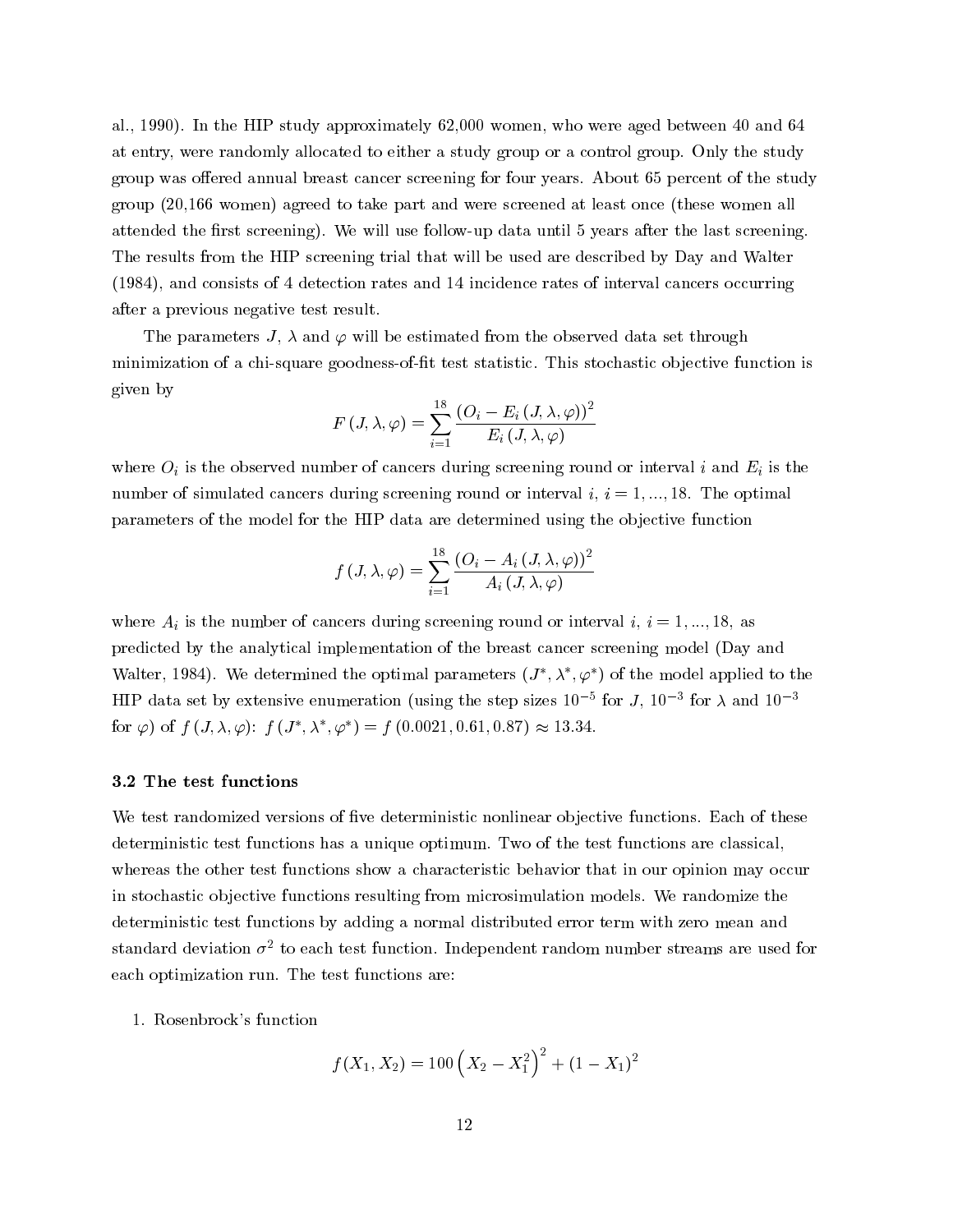This is a classical test function (Aberg and Gustavsson, 1982; Betteridge, Wade and Howard, 1985I; Brumby, 1989; Hedlund and Gustavsson, 1992; Nelder and Mead, 1965; Parker, Cave and Barnes, 1985; Phillips, 1972). The minimum, given by  $f(1, 1) = 0$ , lies at the base of a banana-shaped valley (Gill, Murray and Wright, 1981).

2. Powell's singular function

$$
f(X_1,...,X_4) = (X_1 + 10X_2)^2 + 5(X_3 - X_4)^2 + (X_2 - 2X_3)^4 + 10(X_1 - X_4)^4
$$

This often used classical test function has four parameters (Nelder and Mead, 1965; Phillips, 1972; Brumby, 1989). The minimum is given by  $f(0,0,0,0) = 0$ .

3. Symmetrical Gaussian function

$$
f(X_1, X_2) = -10 \exp \left\{-\left[ (100 - X_1)^2 + (100 - X_2)^2 \right] / 15000 \right\}
$$

This test function is adapted from Van der Wiel (1980). Apart from a small region around the optimum this symmetrical function is very flat. The minimum is given by  $f(100, 100) = -10.$ 

4. An asymmetrical function

$$
f(X_1,...,X_8)=\sum_{i=1}^8\left(2^{X_i-4}+(6-X_i)\right)
$$

This function is highly asymmetrical. The minimum is given by  $f(4.529, ..., 4.529) = 23.311.$ 

5. A 5-variable paraboloid

$$
f(X_1,...,X_5) = \sum_{i=1}^5 X_i^2
$$

This function is symmetrical and rather easy to optimize if no noise is included. However, we observed that in case noise is imposed on the function, optimization with the benchmark algorithm is still difficult. The minimum is given by  $f(0, 0, 0, 0, 0) = 0$ .

# 4. Experiments and statistical analysis

The tested extended algorithms and their control variables such as signicance and tolerance levels are described in Tables I and II, respectively. In order to compare the algorithms in the same way for all six objective functions, we treat an evaluation of each of the the five test functions as if it were a simulation run.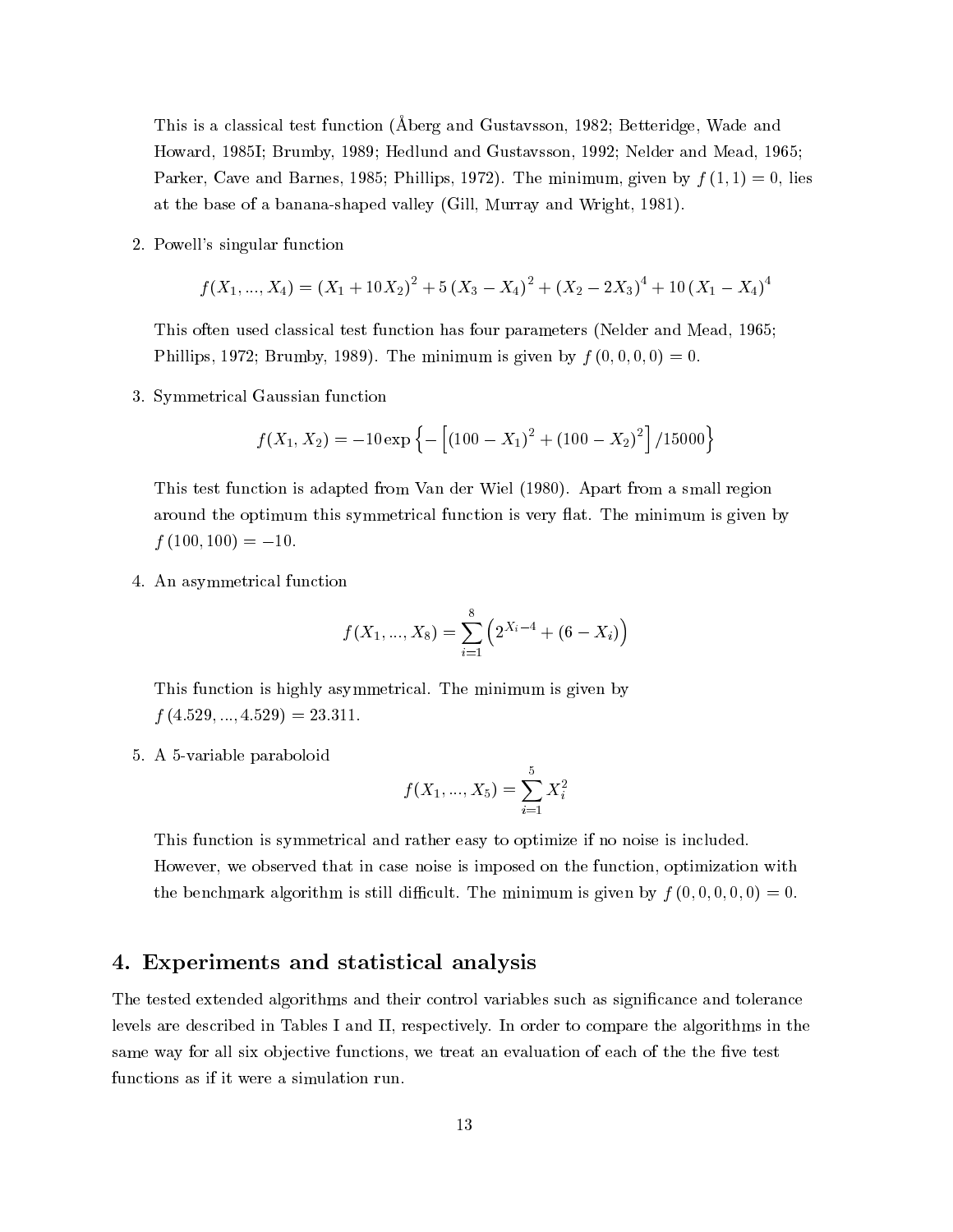For the algorithms that use one simulation run to evaluate a vertex, we set the initial simulation size to  $S_0 = 50000$ . For the algorithms that use multiple simulation runs, we set the initial simulation size to  $S_0 = 10000$  and the number of replications to  $N_0 = 5$ . The maximum number of replications and maximum simulation size are set to  $N_{\text{max}} = 50$  and  $S_{\text{max}} = 500000$ , respectively. Furthermore, the variance  $\sigma^2$  of the additive error term of the test functions are set by  $\sigma^2 = 50000/S_0$ . In this way, an initial simulation size  $S_0 = 50000$  corresponds to a standard normal distributed error term. If during an iteration the simulation size is multiplied with a factor  $b_s$ , then this is modeled by dividing the variance of the error by  $b_s$ .

The algorithms BM, RV-EV, SS-RS and LC-RS do not increase the simulation size or the number of replications. In case of optimization of the test functions, the results for these algorithms will not depend on the usage of either single or replicated observations. Therefore, when optimizing a test function these algorithms are only run using replicated observations. However, for the microsimulation model the results may very well depend on the use of either a single simulation run or multiple simulation runs to evaluate a vertex. Therefore, these algorithms are run for both settings, i.e.  $N_0 = 1, S_0 = 50000$  and  $N_0 = 5, S_0 = 10000$ . The algorithms are denoted with superscript 1 or 5, depending on the number of simulation runs.

The relevant information for each of the six objective functions is given in Table III. From preliminary studies we find that when the settings described in Table III are applied, the benchmark algorithm often terminates far from the optimum and the results of repeated optimization runs can vary considerably, for all of the ob jective functions. For both the microsimulation model and each of the test functions, we perform twenty optimization runs with each optimization algorithm. The optimization runs are terminated after 250 function evaluations. For each of the algorithms we denote the number of iterations performed in optimization run j,  $j = 1, ..., 20$  with  $M_j$ . For the simplex resulting from the kth iteration of optimization run  $j$ , the best vertex is only determined in the first step of the next iteration and is denoted by  $\theta^{\nu}_{low}$  . This vertex is used as as the estimator for the optimum  $\theta^{\nu}$  at the kth iteration of this optimization run. We define the error in iteration  $k$  of optimization run  $j$  as the difference between the expected function value in the best vertex in this iteration,  $\theta_{low}^{p_{inv}^{m} }$  , and the expected function value in the optimum  $\theta$  :

$$
\epsilon^{j,k}=E\left(F\left(\theta_{low}^{j,k+1}\right)\right)-E\left(F\left(\theta^{*}\right)\right)=f\left(\theta_{low}^{j,k+1}\right)-f\left(\theta^{*}\right),\:\:j=1,...,20
$$

For each algorithm we consider the smallest error for each of the 20 optimization runs, denoted by  $\epsilon'_{small} = \min_{k=1,...,M_i} \epsilon^{j,r}$ ,  $j=1,...,20$ , and the final error of the optimization runs, i.e. the error at the end of the optimization runs, denoted by  $\epsilon_{end}^j = \epsilon^{j, m_j}, j = 1, ..., 20.$ 

For each objective function, we want to compare the accuracy, consistency and computational effort of the algorithms. For each algorithm and for each of the two types of errors that we consider, the errors resulting from the 20 optimization runs are mutually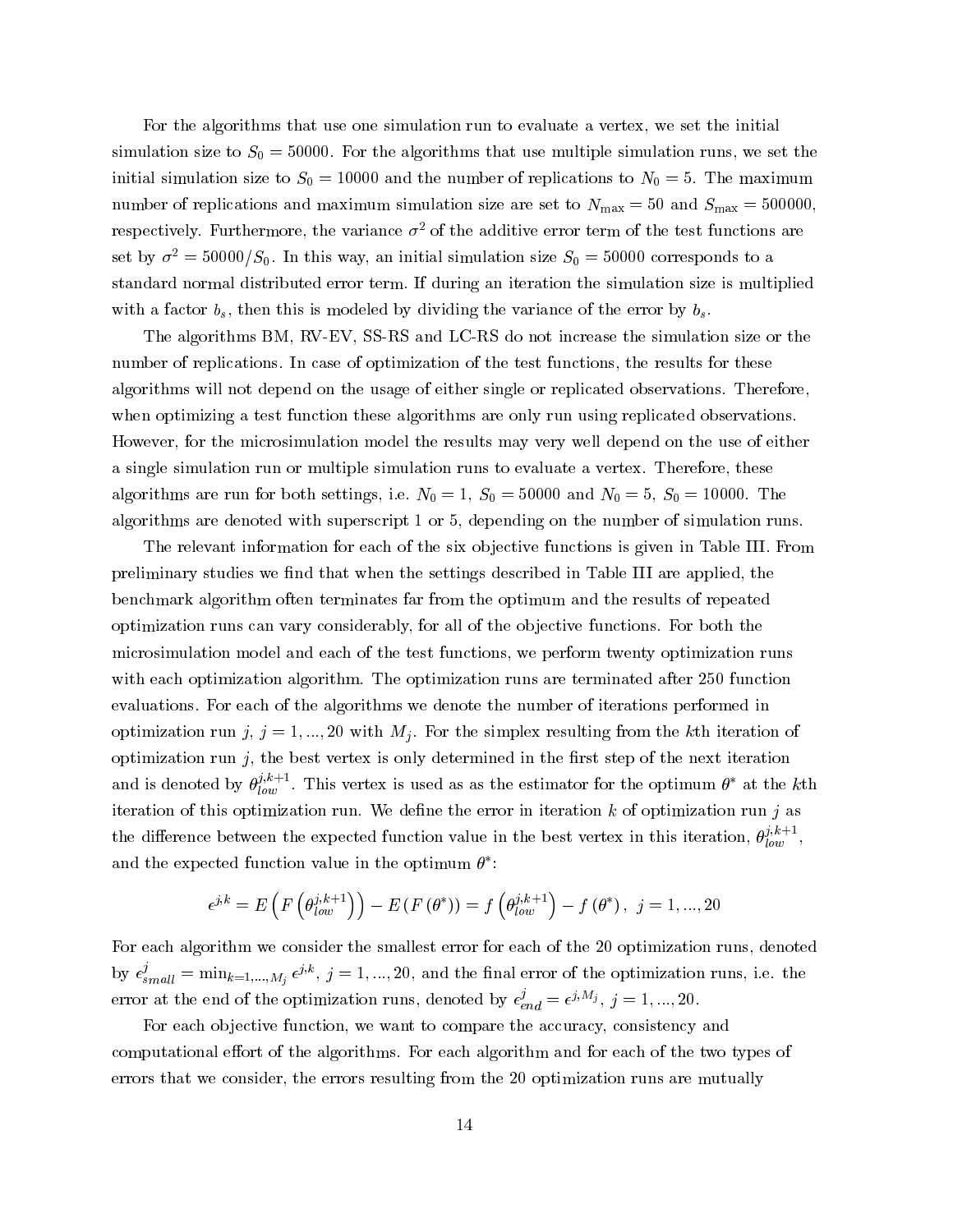independent and identically distributed. The errors of the different algorithms are also mutually independent. However, as can be seen in the next section, the error distributions for the algorithms can be quite different, both in mean and variance. Therefore, to compare the accuracy of the algorithms, we test if there is any stochastic difference between the algorithms (Hollander and Wolfe, 1999), which means that we test if the probability that an error resulting from one algorithm is smaller than an error resulting from another algorithm is  $\sup$ nincantly different from  $\frac{1}{2}$ . First, we check if there is any significant overall stochastic difference between the algorithms, by applying the nonparametric Kruskal-Wallis test at a  $5\%$ signicance level. If this is the case, then we test which extended algorithms perform stochastically different than the benchmark algorithm, using distribution-free multiple comparisons based on the Kruskal-Wallis test at a 5% signicance level. We measure the consistency of the algorithms using the standard deviation of the errors.

For the optimization runs of the six test problems, the cumulative number of individuals that have been simulated at the end of each iteration of an optimization run is determined. We study the computational effort employed by the optimization algorithms by considering only the optimization runs for which the smallest error or the final error is smaller than some preset tolerance level  $\Delta$ . For each algorithm, the number of runs for which the smallest or final error fulfills this property is denoted by  $r_{small,\Delta}$  and  $r_{end,\Delta}$ , respectively. We compare the computational effort of the algorithms by reporting the number of individuals that are simulated until the error  $\epsilon$  is smaller than the tolerance level  $\Delta$  for the first time in these optimization runs,  $j \in \{1,...,20\},$  which is denoted by  $E_{end,\Delta}^{\prime}$  when the final error is considered and  $E_{small,\Delta}^{\prime}$  when the smallest error is considered. We consider three tolerance levels:  $\Delta=0.5, \Delta=1.0, \text{ and } \Delta=2.0.$ 

# 5. Results

We compare the extended Nelder and Mead simplex algorithms and the benchmark algorithm with respect to accuracy, consistency and computational effort. For all test functions and for the microsimulation model, we find that there is an overall significant difference between the optimization algorithms with respect to accuracy for both the smallest errors and the errors at the end of the optimization runs.

For the microsimulation model, algorithms BM, RV-EV, SS-RS and LC-RS were tested using both one large simulation run and five smaller simulation runs to evaluate a point. We do not find statistically significant differences in accuracy or consistency for these two settings, and we compare the extended algorithms with the benchmark algorithm that uses one simulation run to evaluate a point, i.e. algorithm BM<sup>1</sup> .

The results for the test functions with respect to the accuracy, consistency and computational effort of the algorithms when considering the errors at the end of the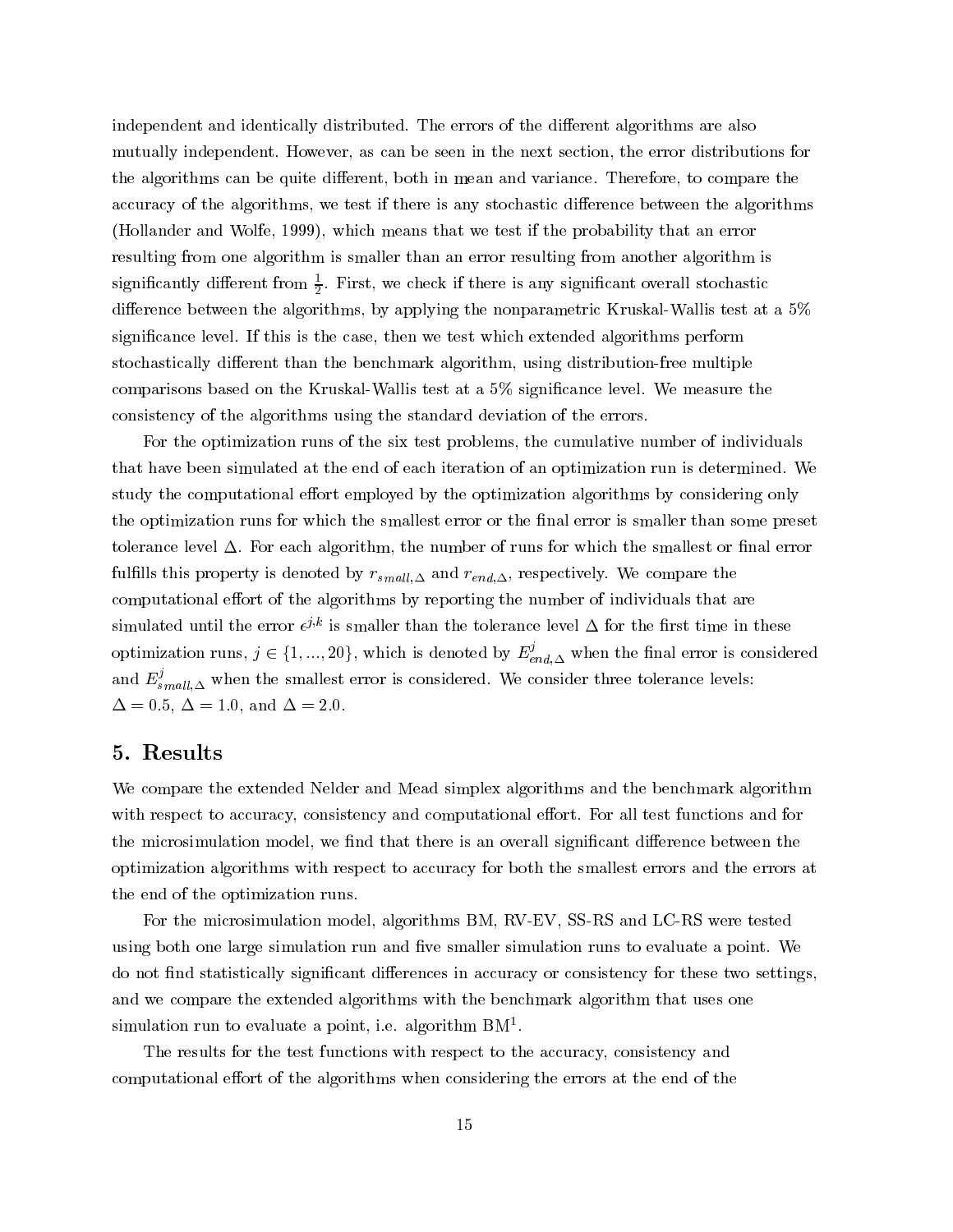optimization runs are shown in Tables IVa, IVb and IVc. For each test function, the accuracy is represented by the average errors  $\bar{\epsilon}_{end}$  and the consistency is represented by standard deviations of these errors, see Column 2. Column 3 indicates whether the accuracy of an algorithm differs significantly from the benchmark algorithm, as indicated by the results  $T_{end}$  of the distribution-free multiple comparisons based on the Kruskal-Wallis test.  $T_{end} = + / 0 /$ means that the algorithm concerned performed stochastically better / equal / worse than the benchmark algorithm when considering the errors at the end of the optimization runs. The last column shows  $r_{end,0.5}$ , the number of runs for which the error at the end of the run is below the tolerance level  $\Delta = 0.5$ , and  $E_{end,0.5}$ , the average number of individuals that are simulated until the error is smaller than the tolerance level  $\Delta$  for the first time in these optimization runs, which is used as a measure for the computational effort employed by the algorithms. In comparing the algorithms, the results for the smallest errors and tolerance levels  $\Delta = 1.0$  and  $\Delta=2.0$  have been inspected as well. In Table V the results for the microsimulation model are shown, both for the smallest errors and the errors at the end at the optimization runs<sup>2</sup>.

#### 5.1 The re-evaluation algorithm

For the five test functions and for the microsimulation model we find that re-evaluation algorithm RV-EV does not perform significantly different from the benchmark algorithm with respect to accuracy, nor does this extended algorithm seem to improve the consistency or decrease the amount of computational effort needed. Re-evaluation is already part of the shrink step of the benchmark algorithm, and it appears that the additional re-evaluation measures that we tested are not able to further improve the optimization algorithm.

### 5.2 The restart algorithms

Except for the Symmetrical Gaussian function, we find that the restart algorithms SS-RS, LC-RS and DN-RS perform considerably worse than the benchmark algorithm. For all restart algorithms, we find that the errors frequently do no get below any of the tolerance levels  $\Delta$ . Apparently, restart will disrupt the optimization process, resulting in a very low accuracy. If restart is applied, the algorithm has to start all over again, which annuls most of the progress that was already made during the optimization run. Apparently, this is insufficiently compensated by the possibility of nding a better starting point. This explanation is supported by the increase in accuracy when tolerance or significance levels are set in such a way that restart is delayed as long as possible.

<sup>&</sup>lt;sup>2</sup>Additional tables for the smallest errors resulting from the test functions and for tolerance levels  $\Delta = 1.0$  and  $\Delta = 2.0$  for both the test functions and the microsimulation model are available on request from the corresponding author.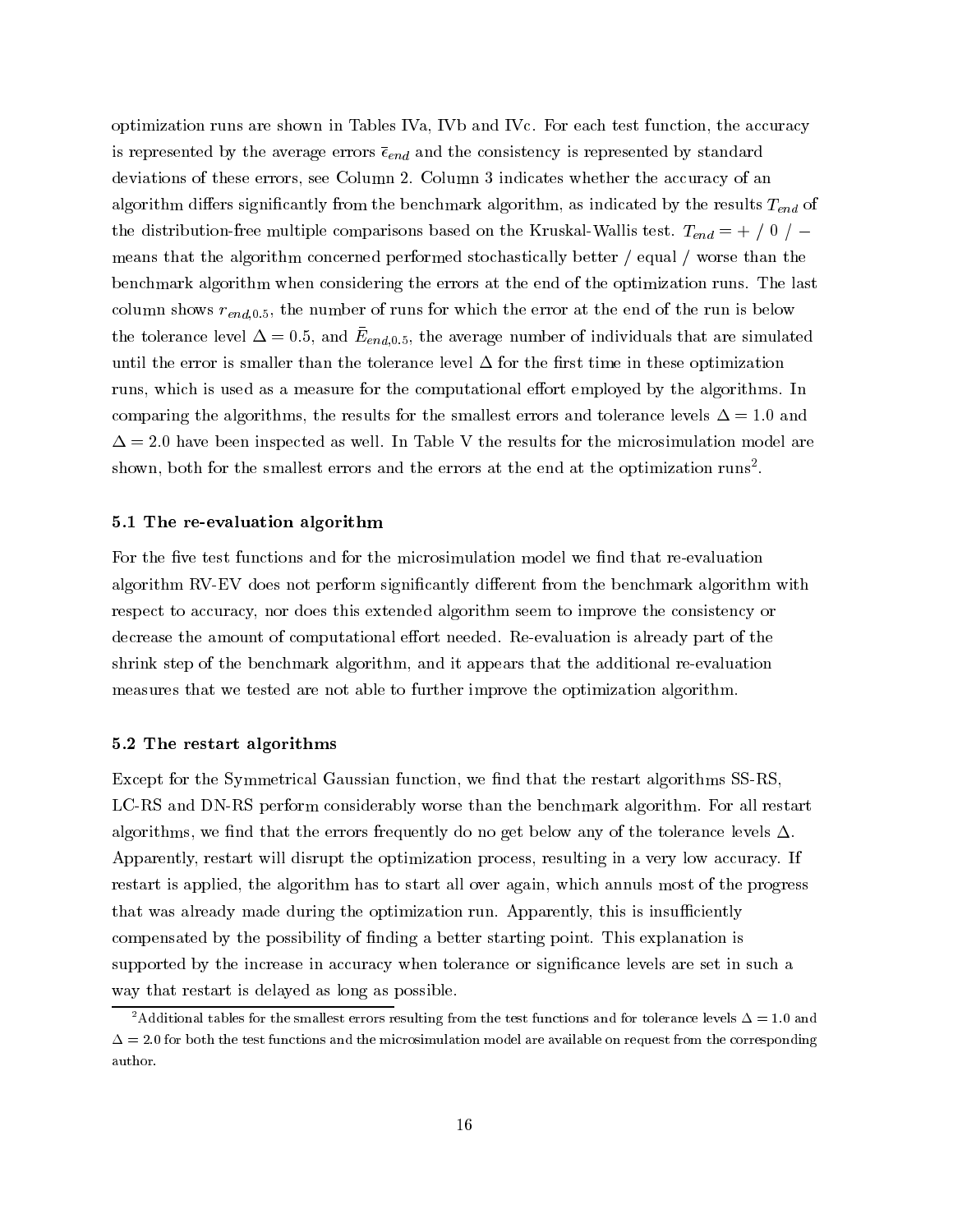For the Symmetrical Gaussian function, the three restart algorithms yield considerable improvement in the accuracy and consistency when compared to the benchmark algorithm. The different behavior for this test function is due to the different nature of this problem. Any optimization algorithm has to find the small region with the optimum in a virtually flat surface. Through restart, it becomes more likely that one of the vertices is placed close to this small region.

#### 5.3 The noise reduction algorithms

Algorithms SS-IS and LC-IS reduce the noise by increasing the simulation size, and algorithms SS-IR, LC-IR and DN-IR reduce the noise by increasing the number of replications. Most noise reduction algorithms perform stochastically better than the benchmark algorithm. The control variables of the algorithms can even be chosen in suchaway that the algorithms perform substantially better than the benchmark algorithm with respect to accuracy and consistency, but note that in practice one does not know the best values for the control variables.

The improvement found for the noise reduction techniques depends on the nature of the objective function. For the easy five-variable paraboloid all but one of the noise reduction algorithms performs better than the benchmark, whereas for the rather complex eight-variable asymmetrical function and Powell's singular function the improvements depend on the timing of the action and on the values of the control variables. For the Symmetrical Gaussian function, only the algorithms SS-IS, LC-IS and DN-IR perform better than the benchmark algorithm for some values of the control variables. However, for this test function noise is not the main difficulty that one needs to overcome. The flat surface of the domain of this test function is the main cause of failure for the algorithms.

Each of the criteria DN, SS and LC is able to detect whether and when noise is dominating the optimization process. By continuing the optimization process with reduced noise, inappropriate termination of the optimization process is prevented. For all noise reduction algorithms, the improvement in accuracy and consistency is achieved at the cost of an increase in the computational effort. For most objective functions we find that algorithm DN-IR needs less additional computational effort than the other noise reduction algorithms. Moreover, DN-IR is less dependent on the values of its control variables.

The dominant noise criterion detects whether determination of the true ranks of the function values, which is crucial in each step of the simplex method, is impeded by the presence of noise. When the DN criterion is satised it is very likely that the optimization process is hindered by the presence of noise. The other criteria are less selective, in the sense that they can also be satisfied if the process is still successfully iterating towards a (local) optimum. For example, when the simplex approaches the neighborhood of the optimum, then the simplex size will decrease due to contraction and shrinking. Hence, depending on the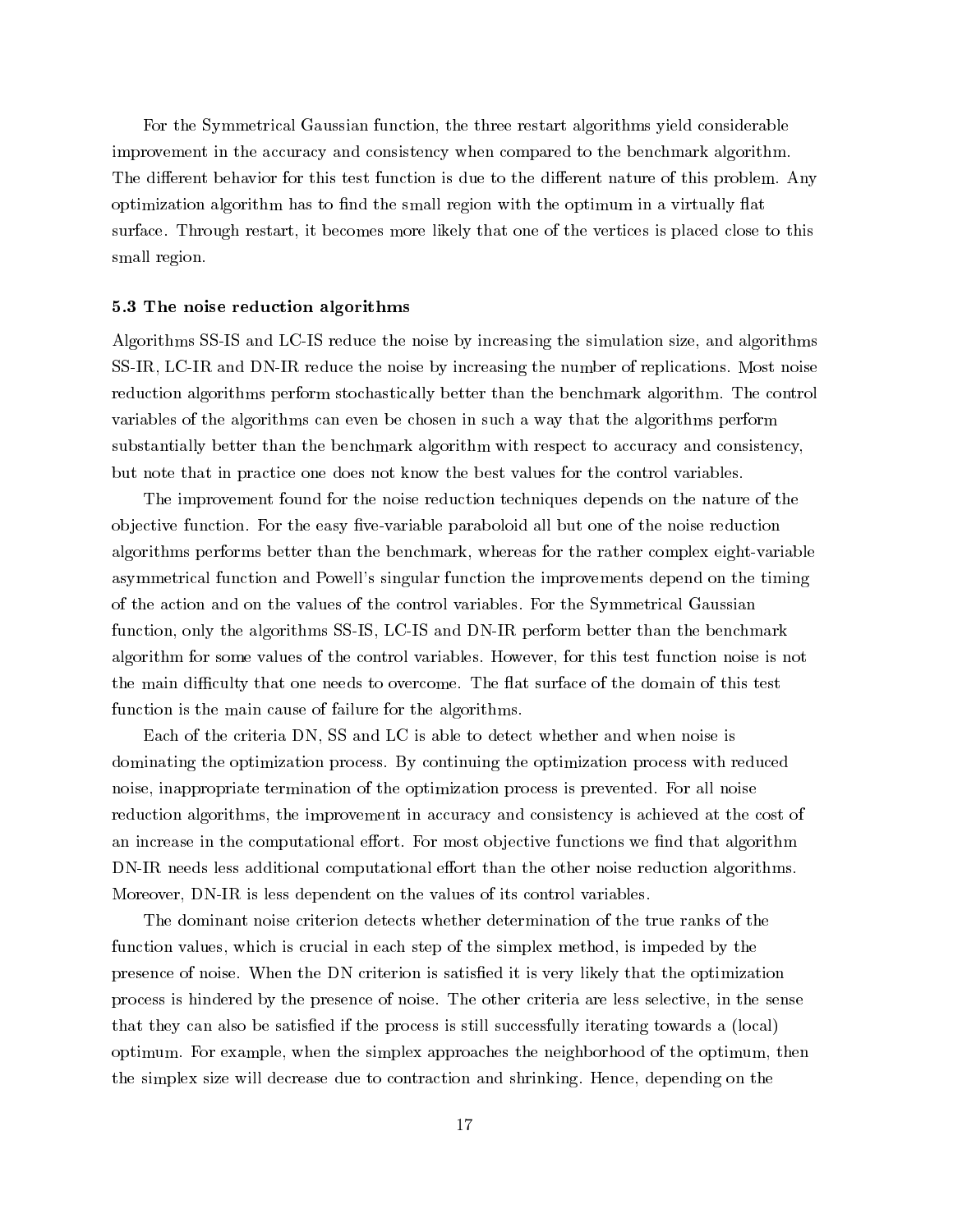values of the control variables, the SS and LC criteria can lead to unnecessary and expensive noise reduction measures. The DN criterion also has a built-in correction mechanism: if the size is increased accidentally and thus too early, it will on average take longer before the criterion is fullled again and a further increase in size occurs. We conclude that the noise reduction extensions are effective modifications of the benchmark algorithm. The DN-IR algorithm is to be preferred in view of its accuracy and its computational effort.

#### 5.4 Increasing simulation size vs. increasing number of replications

Compared to the benchmark algorithm, we find that in general the algorithms that increase the simulation size need more computational effort than the algorithms that use the same criterion but increase the number of simulation runs used to evaluate a vertex. In the latter case, only a number of replications are added in the current iteration, which obviously needs less computational effort than re-evaluating the vertex for the increased simulation size. On the other hand, accidentally good function values in vertices are not completely corrected, and indeed the results for the microsimulation model show some additional improvements in accuracy and consistency when the simulation size is increased instead of the number of replications. However, these improvements are not worth the considerable extra computational effort. For the test functions there is no clear difference in accuracy and consistency between the two actions when the same criterion is applied. Thus, the use of more replications is preferred over the use of a larger simulation size.

### 5.5 Applying a large simulation size

We find that applying an extended algorithm can lead to substantially more accurate and consistent results, at the cost of extra computational effort. However, if optimizing an ob jective function using the benchmark algorithm with a larger simulation size would lead to the same results as optimizing the objective function with a more complex extended algorithm, then there would be no point in using the extended algorithms. To investigate this, we performed twenty optimization runs with the benchmark algorithm using replicated observations ( $N_0 = 5$ ) and three different large initial simulation sizes, i.e.  $S_0 = 20000$ ,  $S_0 = 50000$  and  $S_0 = 100000$ , for both the microsimulation model and each of the test functions. Again the optimization runs are terminated after 250 function evaluations.

In Table VI the results for the 5 test functions and for the microsimulation model are shown. Column 2 displays the initial simulation sizes for the benchmark algorithm. Column 3 displays the averages  $\bar{\varepsilon}_{end}$  and the standard deviations of the errors at the end of the optimization runs. Column 4 shows  $r_{end,0.5}$ , the number of runs that return a final error smaller than 0.5, and  $E_{end,0.5}$ , the average number of individuals that are simulated until the error is smaller than the tolerance level  $\Delta = 0.5$  for the first time in these optimization runs.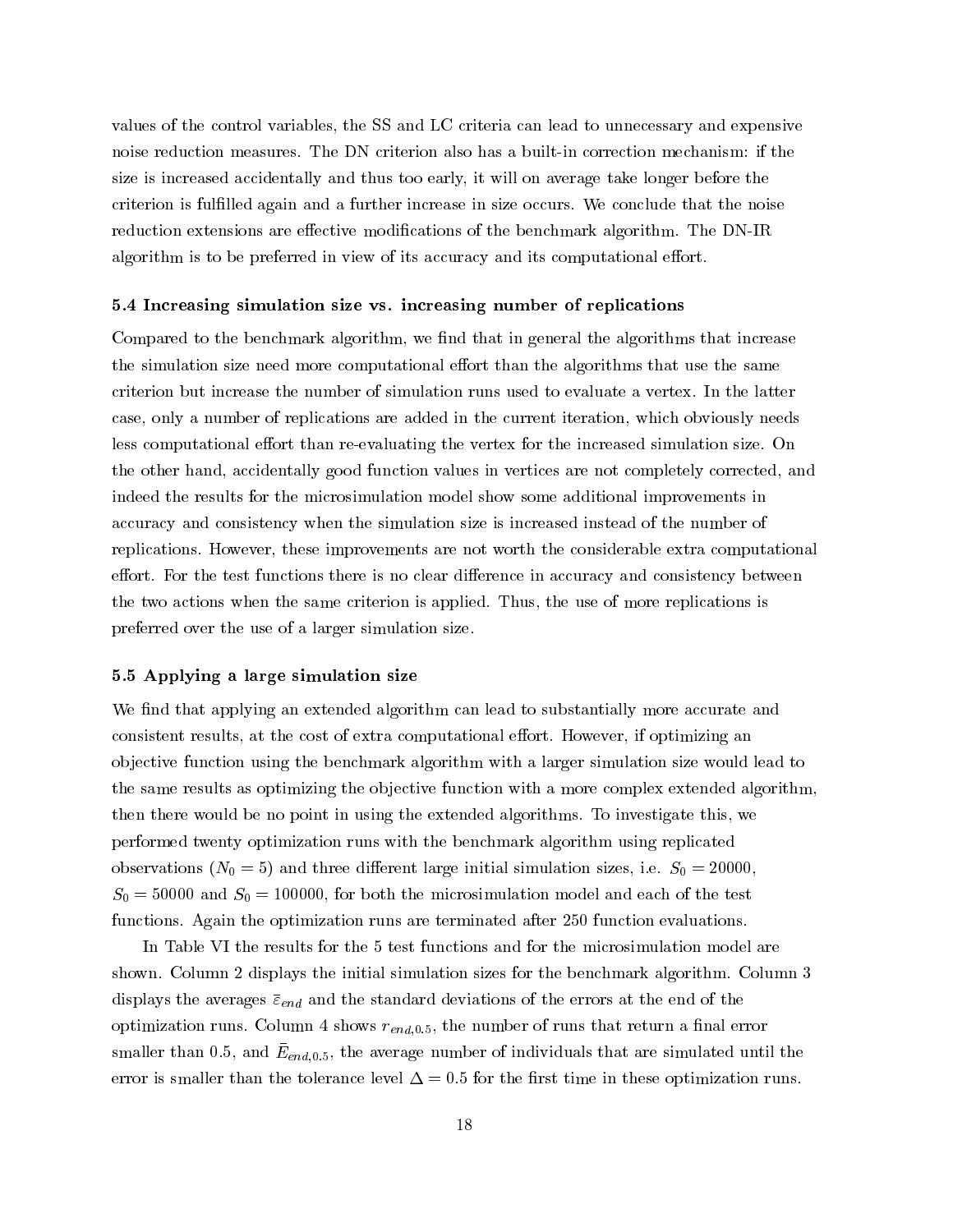From the results we find that increasing the simulation size in the benchmark algorithm leads to higher accuracy at the cost of substantial extra computational effort. Many of the noise reduction algorithms can result in a smaller average error and standard deviation than the benchmark algorithm with a large simulation size. However, as was mentioned above, the amount of computational effort needed by the noise reduction algorithms largely depends on the chosen values of the control variables, especially for algorithms SS-IS, SS-IR, LC-IS and LC-IR. It is likely that when one of these four noise reduction algorithms is applied without thoughtfully choosing values for the control variables, the amount of computational effort needed for an improvement in accuracy and consistency is comparable to the effort needed by the benchmark algorithm with a large initial simulation size. Therefore, when applying such a noise reduction algorithm, extra information regarding the stochastic objective function is needed to choose the values for the control variables. On the other hand, since the computational effort needed by algorithm DN-IR is considerably less dependent on the values of the control variables, we believe that this algorithm is probably more efficient than the benchmark algorithm in combination with a large initial simulation size, even if the values of the control variables are chosen without any knowledge of the stochastic objective function.

# 6. Conclusion and Further Research

The Nelder and Mead simplex method is useful for the optimization of stochastic simulation models. However, the amount of noise in the simulation model largely determines the success of the optimization procedure. The study described in this paper is designed to improve the performance of the Nelder and Mead simplex method when applied to the optimization of stochastic simulation models. Several adaptive extensions of the Nelder and Mead simplex algorithm are tested using five test functions, and a representative (albeit simple) microsimulation model. These adaptive extensions include algorithms that apply restart and re-evaluation and algorithms that gradually apply noise reduction during an optimization run. We compared the extended algorithms to a benchmark algorithm based on the original method by Nelder and Mead.

We find that relatively simple extensions of the Nelder and Mead simplex method are able to detect whether and when noise obstructs the optimization process, and consequently, indicate the moments when a reduction of the noise is needed to successfully continue the optimization process. For the test microsimulation model and for most of the test functions, gradually increasing the simulation size or the number of simulation runs used for a function evaluation, can lead to considerable improvements in accuracy and consistency of the observed estimator of the optimum. For one of the objective functions however we find that restarting the algorithm will improve the optimization process more than decreasing the noise. This is presumably related to the almost flat surface for the entire domain for this function except for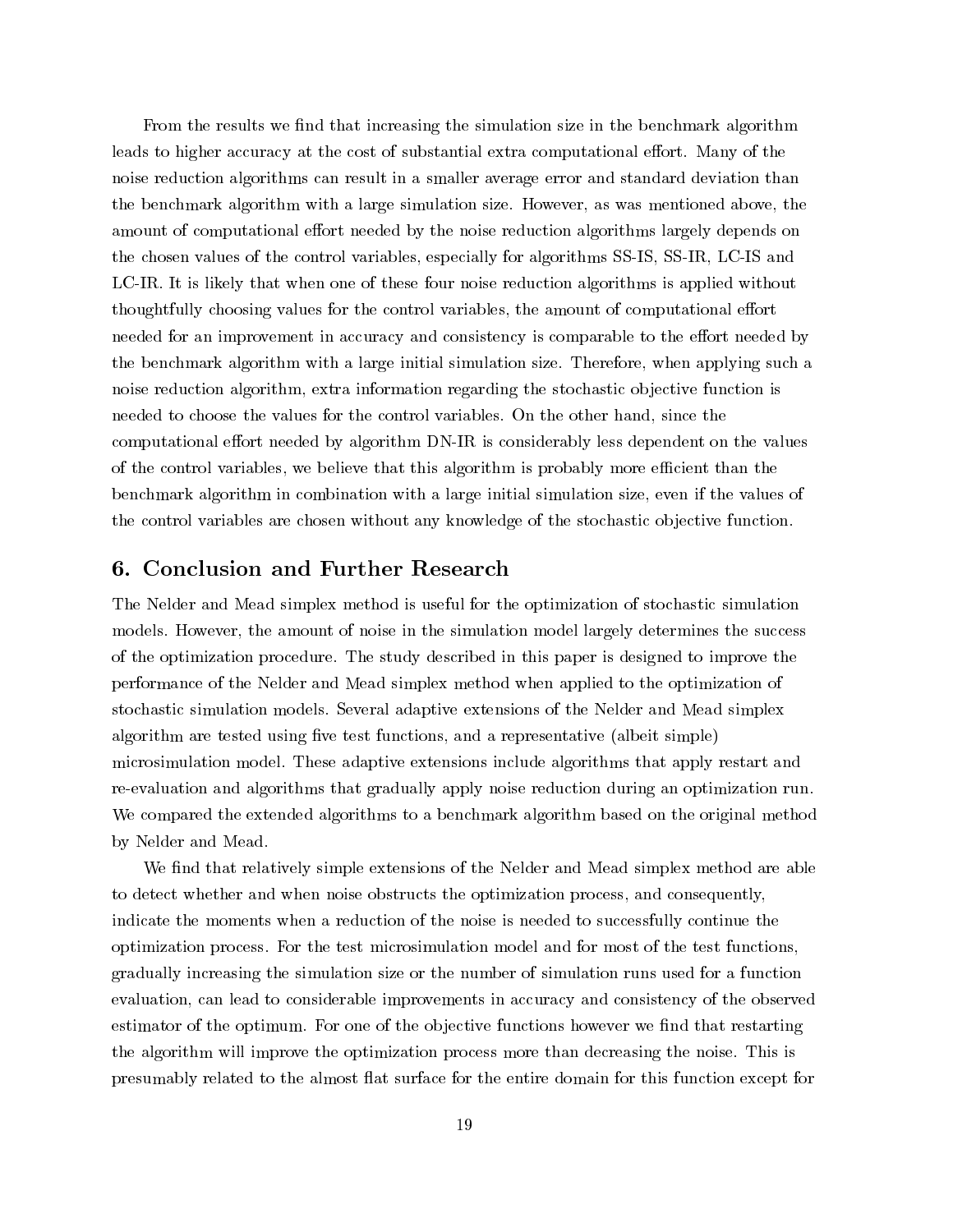a small region around the optimum.

The criterion that determines the timing of noise reduction considerably influences the efficiency of the algorithm, in terms of the computational effort needed for an improvement in accuracy and consistency. In particular, we find that the amount of computational effort needed by the noise reduction algorithms using the simplex size criterion or the lack of change criterion is very sensitive to the values of the control variables of the algorithms. Therefore, extra information on the stochastic objective function is needed to properly choose these values. Due to the black-box nature of a stochastic simulation model, it is likely that such information is not available. The amount of computational effort needed by algorithm  $DN-IR$ , which applies the dominant noise criterion, is less dependent on the values of the control variables. The evaluation of a stochastic simulation model is often very time-consuming, and if no extra information on the corresponding stochastic objective function is available, algorithm DN-IR is to be preferred over the use of the benchmark algorithm with a expensively large simulation size.

In the tests described in this paper we use a maximum number of evaluations to end the optimization process. However, in applications, the use of more sophisticated stopping criteria, such as the Dennis and Woods stopping criterion (1987), should be considered. Furthermore, some consideration should be given to the choice of the initial simplex size. We want to emphasize the fact that the Nelder and Mead simplex method is a local search method, no guarantee is given for finding the global optimum. Therefore, multistart using multiple starting points and / or multiple searches from the same starting point should always be considered. We did not study the effect of multistart, since we were primarily interested in the performance of single applications of the extended algorithms.

In this paper we focus on noise reduction algorithms that apply their adaptive measures to all vertices used during an iteration. This type of algorithms can also be compared to modied algorithms that determine the simulation size for each separate function evaluation during the optimization run. For example, Azadivar and Lee (1988) describe an algorithm that chooses the simulation size for each vertex in suchaway that whenever two function evaluations have to be compared, the difference between the two function evaluations is statistically significant.

In addition to considering alternative improvements of the Nelder and Mead simplex algorithm, the question how this algorithm compares to other algorithms such as Stochastic Approximation, Response Surface Methodology and Simultaneous Perturbation Stochastic Approximation (see Kleijnen, 1998; Jacobson and Schruben, 1989; Spall, 1992; Fu, 1994) in the optimization of stochastic ob jective functions also remains to be addressed.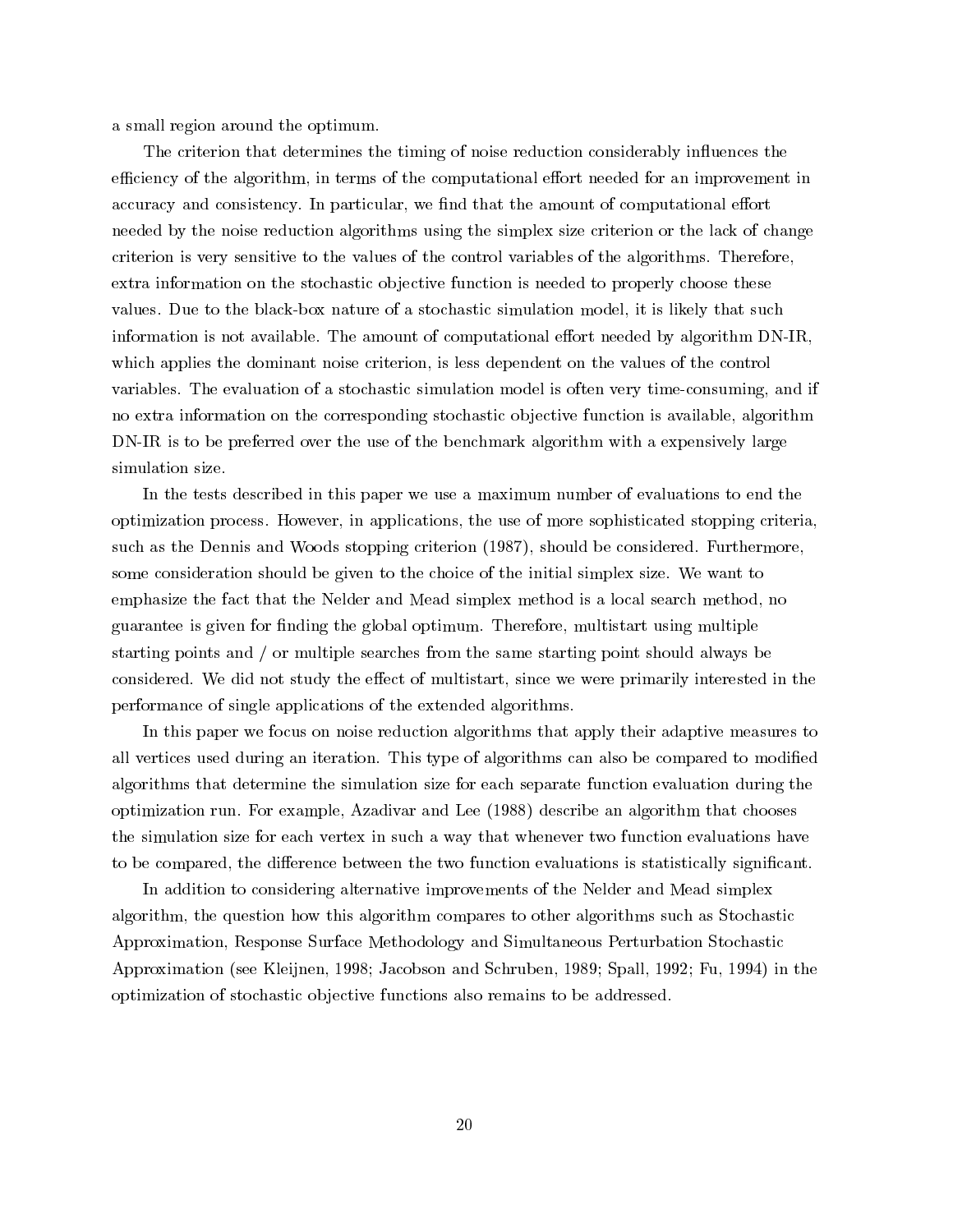# Acknowledgements

Alex J. Koning is acknowledged for his suggestions regarding the statistical aspects in this paper.

# References

- Aberg, E.R., A.G.T. Gustavsson. 1982. Design and Evaluation of Modified Simplex Methods. Analytica Chimica Acta 144 39-53.
- Akitt, J.W. 1977. Function Minimization Using the Nelder and Mead Simplex Method with Limited Arithmic Precision: the Self Regenerative Simplex. The Computer Journal 20 84-85.
- Azadivar, F., Y.-H. Lee. 1988. Optimization of Discrete Variable Stochastic Systems by Computer Simulation. Mathematics and Computers in Simulation 30 331-345.
- Barton, R.R., J.S. Ivey. 1996. Nelder-Mead Simplex Modications for Simulation Optimization. Management Science 42(7) 954-973.
- Barton, R.R., J.S. Ivey. 1991. Modications of the Nelder-Mead Simplex Method for Stochastic Simulation Response Optimization. B.L. Nelson, W.D. Kelton, G.M. Clark, eds. Proceedings of the 1991 Winter Simulation Conference. IEEE Press, Piscataway, NJ. 945-953.
- Betteridge, D., A.P. Wade, A.G. Howard. 1985I. Reflections on the Modified Simplex-I. Talanta 32(8B) 709-722.
- Betteridge, D., A.P. Wade, A.G. Howard. 1985II. Reflections on the Modified Simplex-II. Talanta 32(8B) 723-734.
- Brumby, S. 1989. Exchange of Comments on the Simplex Algorithm Culminating in Quadratic Convergence and Error Estimation. Analytical Chemistry 61 1783-1786.
- Day, N.E., S.D. Walter. 1984. Simplied Models of Screening for Chronic Disease: Estimation Procedures from Mass Screening Programmes. Biometrics 40 1-14.
- Dennis, J.E., D.J. Woods. 1987. Optimization on Microcomputers: The Nelder-Mead Simplex Algorithm. A. Wouk, ed. New Computing Environments: Microcomputers in Large Scale Computing. SIAM, Philadelphia, PA. 116-122.
- Fu, M.C. 1994. Optimization via Simulation: A Review. Annals of Operations Research 53 199-247.
- Gill, P.E., W. Murray, M.H. Wright. 1981. *Practical Optimization*. Academic Press, London.
- Hedlund, P., A. Gustavsson. 1992. Design and Evaluation of Modied Simplex Methods having Enhanced Convergence Ability. Analytica Chimica Acta 259 243-256.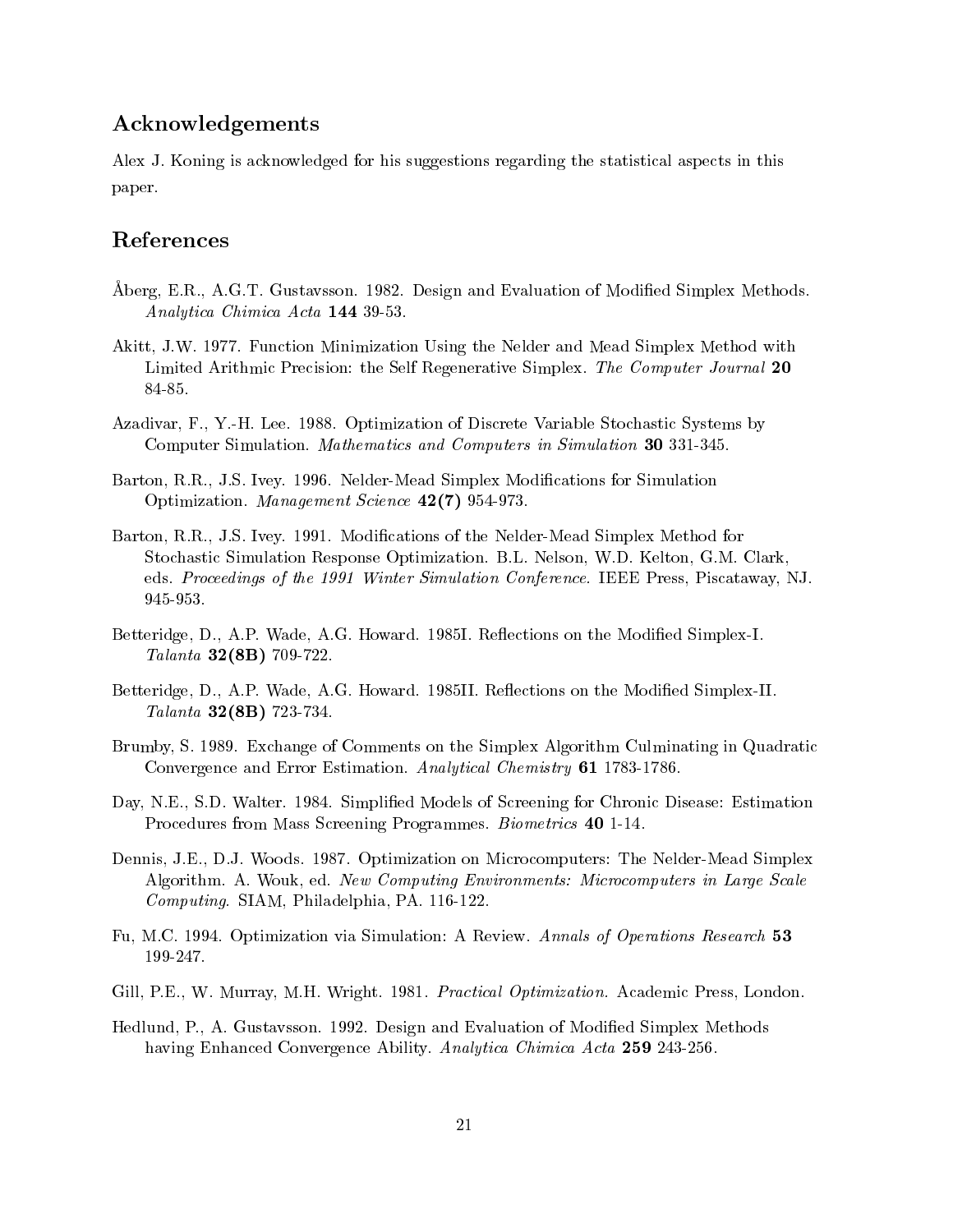- Hollander, M., D.A. Wolfe. 1999. Nonparametric Statistical Methods. John Wiley & Sons, New York.
- Humphrey, D.G., J.R. Wilson. 1998. A Revised Simplex Search procedure for Stochastic Simulation Response-Surface Optimization. D.J. Medeiros, E.F. Watson, J.S. Carson, M.S. Manivannan, eds. Proceedings of the 1998 Winter Simulation Conference. IEEE Press, Piscataway, NJ. 751-759.
- Jacobson, S.H., L.W. Schruben. 1989. Techniques for Simulation Response Optimization. Operation Research Letters 8 1-9.
- Kleijnen, J.P.C., 1998. Experimental Design for Sensitivity Analysis, Optimization, and Validation of Simulation models. J. Banks, ed. Handbook of Simulation: Principles, Methodology, Advances, Applications and Practice. John Wiley & Sons, New York. 173-223.
- Lagarias, J.C., J.A. Reeds, M.H. Wright, P.E. Wright. 1998. Convergence Properties of the Nelder-Mead Simplex Method in Low Dimensions. SIAM Journal on Optimization 9(1) 112-147.
- Loeve, F., R. Boer, G.J. van Oortmarssen, M. van Ballegooijen, J.D.F. Habbema. 1999. The MISCAN-COLON Simulation Model for the Evaluation of Colorectal Cancer Screening. Computers and Biomedical Research 32 13-33.
- McKinnon, K.I.M. 1998. Convergence of the Nelder-Mead Simplex Method to a Nonstationary Point. SIAM Journal on Optimization  $9(1)$  148-158.
- Morgan, E., K.W. Burton. 1990. Optimization Using the Modified Simplex Method. Chemometrics and Intelligent Laboratory Systems 7 209-222.
- Morgan, E., S.N. Deming. 1974. Simplex Optimization of Analytical Chemical Methods. Analytical Chemistry 46(9) 1170-1181.
- Neddermeijer, H.G., N. Piersma, G.J. van Oortmarssen, J.D.F. Habbema, R. Dekker. 1999. Comparison of Response Surface Methodology and the Nelder and Mead Simplex Method for Optimization in Microsimulation Models. Econometric Institute Report EI-9924/A, Erasmus University Rotterdam, The Netherlands.
- Nelder, J.A., R. Mead. 1965. A Simplex Method for Function Minimization. The Computer Journal 7 308-313.
- Oberg, T. 1998. Importance of the First Design Matrix in Experimental Simplex Optimization. Chemometrics and Intelligent Laboratory Systems 44 147-151.
- Oortmarssen, G.J. van, J.D.F. Habbema, J.Th.N. Lubbe, P.J. van der Maas. 1990. A Model-based Analysis of the HIP Project for Breast Cancer Screening. *International* Journal of Cancer 46 207-213.
- Parker, L.R., M.R. Cave, R.M. Barnes. 1985. Comparison of Simplex Algorithms. Analytica Chimica Acta 175 231-237.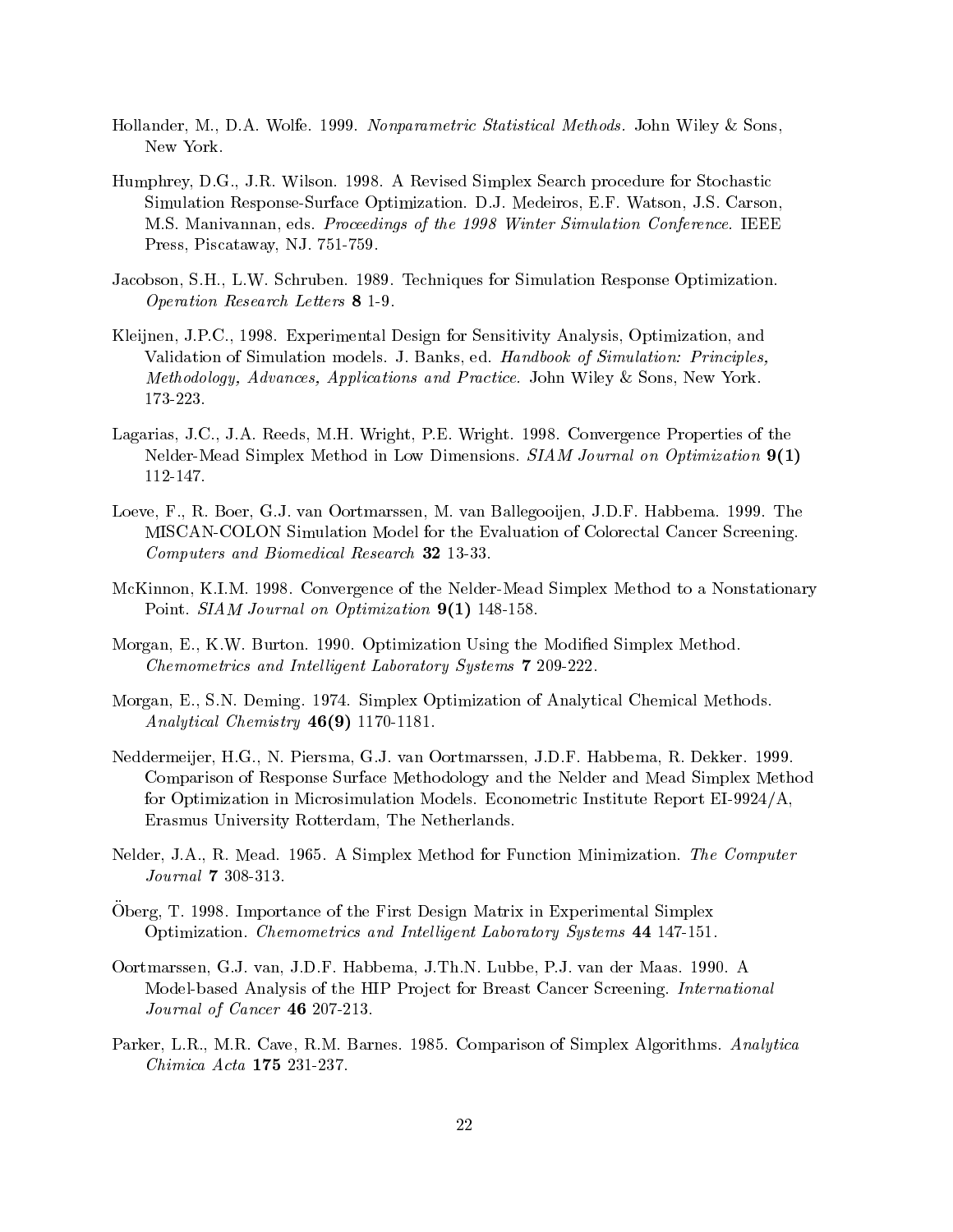- Pflug, G.Ch. 1996. Optimization of Stochastic Models: The Interface Between Simulation and Optimization. Kluwer Academic Publishers, Boston.
- Phillips, D.A. 1972. A Preliminary Investigation of Function Optimization by a Combination of Methods. The Computer Journal 17(1) 75-79.
- Plaisier, A.P., G.J. van Oortmarssen, J.D.F. Habbema, J. Remme, E.S. Alley. 1990. ONCHOSIM: a Model and Computer Simulation Program for the Transmission and Control of Onchocerciasis. Computer Methods and Programs in Biomedicine 31(1) 43-56.
- Plaisier, A.P., S. Subramanian, P.K. Das, W. Souza, T. Lapa, A.F. Furtado, C.P.B. van der Ploeg, J.D.F. Habbema, G.J. van Oortmarssen. 1998. The LYMFASIM Simulation Program for Modelling Lymphatic Filariasis and its Control. Methods of Information in Medicine 37 97-108.
- Ploeg, C.P.B van der, C. van Vliet, SJ de Vlas, J.O. Ndinya-Achola, L. Fransen, G.J. van Oortmarssen, J.D.F. Habbema. 1998. STDSIM: a Microsimulation Model for Decision Support in STD Control. Interfaces 28(3) 84-100.
- Shapiro, S., J.D. Goldberg, G.B. Hutchison. 1974. Lead Time in Breast Cancer Detection and Implications for Periodicity of Screening. American Journal of Epidemiology 100 357-366.
- Shavers, C.L., M.L. Parsons, S.N. Deming. 1979. Simplex Optimization of Chemical Systems. Journal of Chemical Education 56(5) 307-309.
- Spall, J.C. 1992. Multivariate Stochastic Approximation Using a Simultaneous Perturbation Gradient Approximation. IEEE Transactions on Automatic Control 37(3) 332-341.
- Spendley, W., G.R. Hext, F.R. Himsworth. 1962. Sequential Application of Simplex Designs in Optimisation and Evolutionary Operation. Technometrics 4(4) 441-461.
- Tomick, J.J., S.F. Arnold, R.R. Barton. 1995. Sample Size Selection for Improved Nelder-Mead Performance. C. Alexopoulos, K. Kang, W.R. Lilegdon, D. Goldsman, eds. Proceedings of the 1995 Winter Simulation Conference. ACM, Baltimore. 341-345.
- Walters, F.H., S.N. Deming 1985. Window Diagrams Versus the Sequential Simplex Method: Which is Correct? Analytica Chimica Acta 167 361-363.
- Wiel, P.F.A. van der. 1980. Improvement of the Super-Modified Simplex Optimization Procedure. Analytica Chimica Acta 122 421-433.
- Wright, M.H. 1996. Direct Search Methods: Once Scorned, Now Respectable. D. F. Griths, G. A. Watson, eds. Numerical Analysis 1995 (Proceedings of the 1995 Dundee Biennial Conference in Numerical Analysis). Addison Wesley Longman, Harlow, UK. 191-208.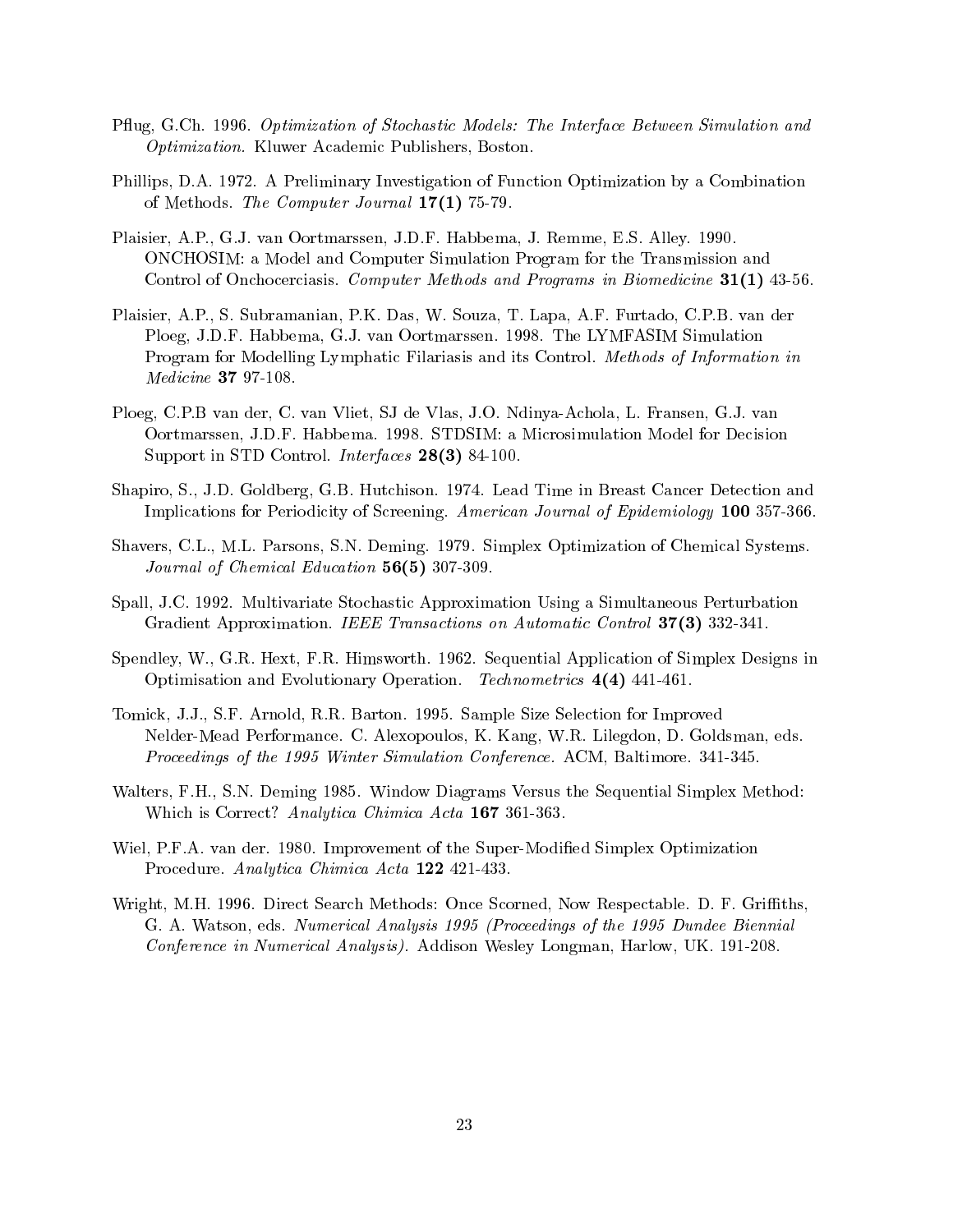|                        | Action           |                            |                                |                                  |  |  |  |
|------------------------|------------------|----------------------------|--------------------------------|----------------------------------|--|--|--|
| Criterion              | Re-evaluate best | Restart (RS)               | Increase simulation            | Increase number of               |  |  |  |
|                        | vertex (EV)      |                            | size $(IS)$                    | replications $(IR)$              |  |  |  |
| Retaining best         | <b>RV-EV</b>     |                            |                                |                                  |  |  |  |
| function value (RV)    |                  |                            |                                |                                  |  |  |  |
| Simplex size (SS)      |                  | SS-RS $(\varepsilon_{ss})$ | SS-IS $(\varepsilon_{ss},b_s)$ | SS-IR( $\varepsilon_{ss}, b_r$ ) |  |  |  |
| Lack of change<br>(LC) |                  | LC-RS $(\alpha_{lc}, q)$   | LC-IS $(\alpha_{lc}, q, b_s)$  | LC-IR $(\alpha_{lc}, q, b_r)$    |  |  |  |
| Dominant noise<br>(DN) |                  | $DN-RS(\alpha_{dn})$       |                                | DN-IR $(\alpha_{dn},b_r)$        |  |  |  |

Table I. Tested extended Nelder and Mead Simplex algorithms

 This table shows the tested extended algorithms, as determined by the criterion used and the subsequent action.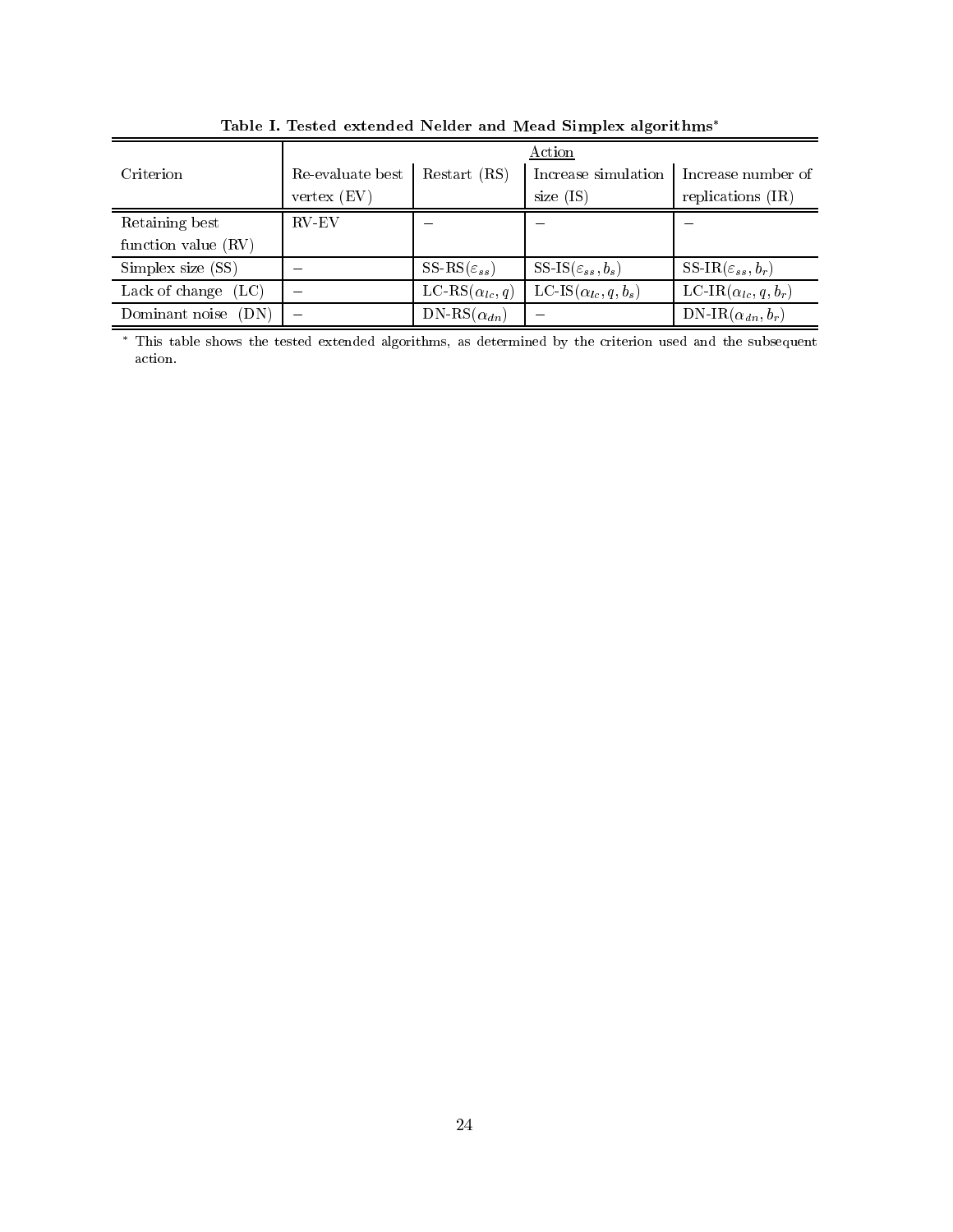| Action / criterion                     | Settings                                                           |
|----------------------------------------|--------------------------------------------------------------------|
| Simplex size (SS)                      | $\varepsilon_{ss} \in \{0, 0.01\}$                                 |
| Lack of change $(LC)$                  | $q = 5; \alpha_{lc} \in \{0.01, 0.05, 0.20\}$                      |
| Dominant noise (DN)                    | $\alpha_{dn} \in \{0.01, 0.05, 0.20\}$<br>$b_s \in \{1.25, 1.50\}$ |
| Increase simulation size $(IS)$        |                                                                    |
| Increase number of replications $(IR)$ | $b_r \in \{1.25, 1.50\}$                                           |

Table II. Tested settings of the optimization parameters

ċ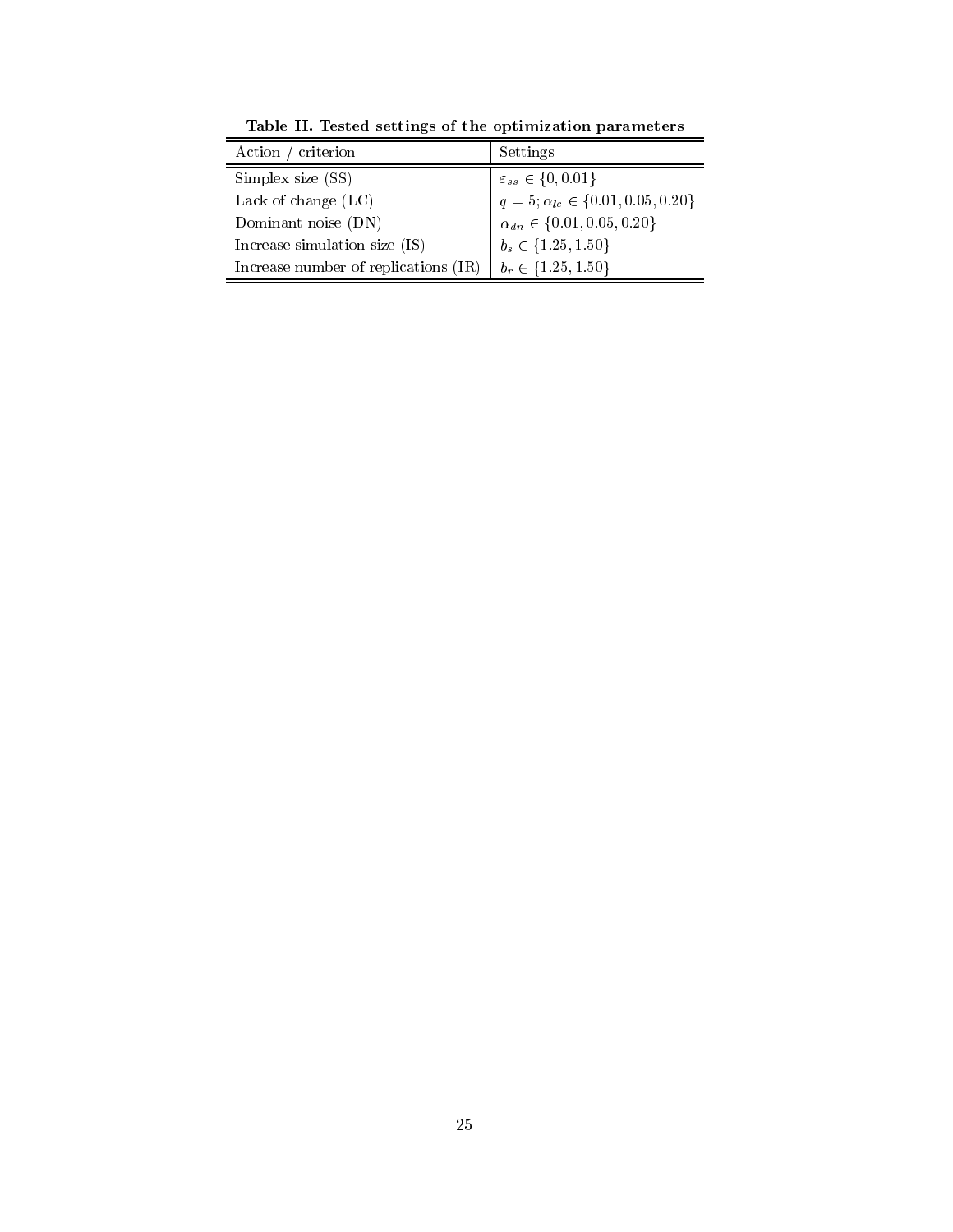| Objective function               | $\boldsymbol{n}$ | Starting point      | Domain                                                      | Step sizes       |
|----------------------------------|------------------|---------------------|-------------------------------------------------------------|------------------|
| Microsimulation<br>model         | 3                | (0.4, 0.6, 0.0015)  | $0.01 < \lambda < 1$<br>$0 < \phi < 1$<br>0.001 < J < 0.003 | (0.1, 0.1, 0002) |
| Rosenbrock's function            | $\overline{2}$   | $(-1.2,1)$          | $-25 \le X_i \le 25, i = 1,2$                               | (5, 5)           |
| Powell's singular<br>function    | $\overline{4}$   | $(3, -1, 0, 1)$     | $-25 < X_i < 25, i = 1, 4$                                  | (5, , 5)         |
| Symmetrical<br>Gaussian function | $\overline{2}$   | $(-100, -100)$      | $-250 < X_i < 250, i = 1,2$                                 | (50, 50)         |
| Asymmetrical<br>function         | 8                | $(-5, \ldots, -5)$  | $-10 < X_i < 10, i = 1, , 8$ (2, , 2)                       |                  |
| Five-variable<br>paraboloid      | $\frac{5}{2}$    | $(3, -3, 3, -3, 3)$ | $-5 < X_i < 5, i = 1, , 5$                                  | (1, , 1)         |

Table III. Initial settings for the tested functions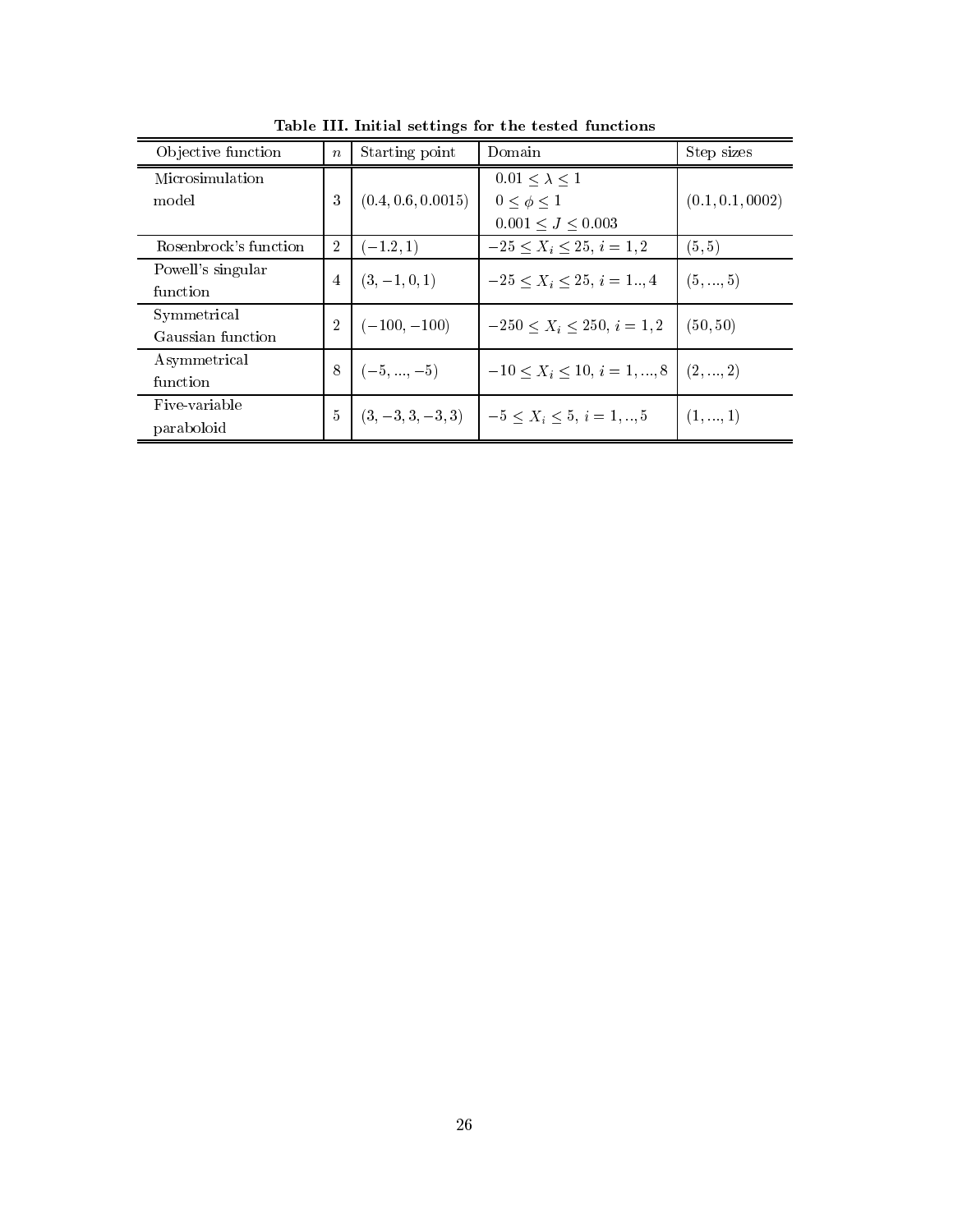|                            | Rosenbrock's function  |                          | Powell's singular function       |                             |                       |                            |
|----------------------------|------------------------|--------------------------|----------------------------------|-----------------------------|-----------------------|----------------------------|
| Algorithm                  | $\bar{\epsilon}_{end}$ | $\mathcal{T}_{end}$      | $\bar{E}_{end,0.5}(\times 10^5)$ | $\overline{\epsilon}_{end}$ | $T_{end}$             | $\bar{E}_{end,0.5}(x10^5)$ |
|                            | (st.dev.)              |                          | $(r_{end,0.5})$                  | (st.dev.)                   |                       | $(r_{end, 0.5})$           |
| ΒM                         | 0.80(0.27)             | n/a                      | 37(2)                            | $0.25$ ( $0.18$ )           | n/a                   | 32(17)                     |
| $RV$ -EV                   | 0.76<br>$0.24$ )       | 0                        | 39(2)                            | 0.29(<br>0.23)              | $\boldsymbol{0}$      | 34 (17)                    |
| $SS-RS(0)$                 | 6.79(2.67)             | $\overline{\phantom{a}}$ | $-$ (0)                          | 40.28(4.22)                 | $\blacksquare$        | $- ( 0 )$                  |
| $SS-RS(0.01)$              | 8.31 (7.38)            | $\boldsymbol{0}$         | 37 (9)                           | 63.70 (0.00)                | $\tilde{\phantom{a}}$ | $- ( 0 )$                  |
| $LC-RS(0.01,5)$            | $1.07$ (<br>0.00)      | $\frac{1}{2}$            | 0)<br>$-$ (                      | 166.93(0.68)                | $\blacksquare$        | 0)                         |
| $LC-RS(0.05,5)$            | 1.09(0.33)             | $\blacksquare$           | 87(1)                            | 97.14 (34.82)               | $\blacksquare$        | $- ( 0 )$                  |
| $LC-RS(0.20,5)$            | 0.91(0.77)             | $\bf{0}$                 | 74 (6)                           | 35.68 (14.76)               | $\blacksquare$        | $- ( 0 )$                  |
| $DN-RS(0.01)$              | 0.94(0.66)             | $\boldsymbol{0}$         | 106(5)                           | 1.72(1.03)                  | $\equiv$              | $-$ (0)                    |
| $DN-RS(0.05)$              | 1.23(0.76)             | $\boldsymbol{0}$         | 75(2)                            | 1.32(0.85)                  | $\ddot{\phantom{1}}$  | 45(4)                      |
| $DN-RS(0.20)$              | 0.70(0.35)             | 0                        | 66 (4)                           | 1.25(0.81)                  | ä,                    | 35(4)                      |
| $SS-IS(0,1.25)$            | 0.53(0.20)             | $\qquad \qquad +$        | 271(7)                           | $0.09$ ( $0.07$ )           | $^{+}$                | 20)<br>240 (               |
| $SS-IS(0,1.5)$             | 0.61(0.19)             | $\ddot{}$                | 271 (4)                          | $0.08$ ( $0.07$ )           | $^{+}$                | 253(20)                    |
| $SS-IS(0.01, 1.25)$        | $0.57$ ( $0.18$ )      | $^{+}$                   | 295(6)                           | 0.13(0.10)                  | $^{+}$                | 344 (20)                   |
| $SS-IS(0.01, 1.5)$         | 0.61(0.13)             | $^{+}$                   | 318 (2)                          | 0.08(0.05)                  | $^{+}$                | 318 (20)                   |
| LC-IS $(0.01, 5, 1.25)$    | 0.68(0.19)             | $\overline{0}$           | 210(3)                           | 0.11(0.10)                  | $\ddot{}$             | 322(20)                    |
| $LC-IS(0.01, 5, 1.50)$     | 0.63(0.16)             | $^{+}$                   | 219(3)                           | $0.07$ ( $0.04$ )           | $\ddot{}$             | 283(20)                    |
| $LC-IS(0.05, 5, 1.25)$     | 0.60(0.18)             | $^{+}$                   | 326(4)                           | $0.07$ ( $0.06$ )           | $^{+}$                | 286 (20)                   |
| LC-IS $(0.05, 5, 1.50)$    | 0.63(0.14)             | $\theta$                 | 246 (4)                          | 0.11(0.10)                  | $^{+}$                | 287 (20)                   |
| LC-IS $(0.20, 5, 1.25)$    | 0.60(0.20)             | $^{+}$                   | 128(7)                           | 0.13(0.18)                  | $^{+}$                | 66 (19)                    |
| $LC-IS(0.20, 5, 1.50)$     | 0.56(0.17)             | $^{+}$                   | 217(5)                           | 0.08(0.07)                  | $^{+}$                | 69 (20)                    |
| $SS-IR(0,1.25)$            | $0.62$ ( $0.15$ )      | $^{+}$                   | 198(4)                           | 0.13(0.07)                  | $\boldsymbol{0}$      | 20)<br>129 (               |
| $SS-IR(0,1.5)$             | 0.63(0.24)             | $^{+}$                   | 277(5)                           | 0.10(0.10)                  | $^{+}$                | 191(20)                    |
| $SS-IR(0.01, 1.25)$        | 0.59(0.19)             | $+$                      | 172(7)                           | $0.12$ ( $0.10$ )           | $+$                   | 215 (20)                   |
| $SS-IR(0.01, 1.5)$         | 0.60(0.17)             | $^{+}$                   | 294(6)                           | 0.13(0.10)                  | $+$                   | 279 (20)                   |
| $LC-IR(0.01,5,1.25)$       | 0.54(0.16)             | $\ddot{}$                | 206(8)                           | 0.11(0.11)                  | $\ddot{}$             | 202(20)                    |
| $LC-IR(0.01, 5, 1.50)$     | 0.54(0.20)             | $+$                      | 224(8)                           | 0.13(0.12)                  | $^{+}$                | 236 (20)                   |
| LC-IR $(0.05, 5, 1.25)$    | 0.61(0.12)             | $+$                      | 123(2)                           | 0.11(0.08)                  | $\ddot{}$             | 184(20)                    |
| LC-IR $(0.05, 5, 1.50)$    | $0.62$ (0.16)          | $+$                      | 254(5)                           | $0.14$ ( $0.13$ )           | $^{+}$                | 227(20)                    |
| LC-IR $(0.20, 5, 1.25)$    | 0.54(0.23)             | $^{+}$                   | 97(8)                            | $0.15$ ( $0.13$ )           | $\boldsymbol{0}$      | 46 (19)                    |
| LC-IR $(0.20, 5, 1.50)$    | $0.57$ ( $0.13$ )      | $^{+}$                   | 181(5)                           | 0.14(0.14)                  | $^{+}$                | 58 (19)                    |
| $DN\text{-}IR(0.01, 1.25)$ | 0.65(0.25)             | $\boldsymbol{0}$         | 64(5)                            | 0.10(0.09)                  | $^{+}$                | 50(20)                     |
| $DN$ -IR $(0.01, 1.50)$    | 0.48(0.24)             | $^{+}$                   | 62(8)                            | 0.13(0.09)                  | $^{+}$                | 51(20)                     |
| $DN$ -IR $(0.05, 1.25)$    | 0.51(0.25)             | $^{+}$                   | 57(8)                            | $0.18$ ( $0.14$ )           | $\boldsymbol{0}$      | 53(19)                     |
| $DN$ -IR $(0.05, 1.50)$    | 0.54(0.15)             | $^{+}$                   | 107(6)                           | 0.10(0.11)                  | $^{+}$                | 56(20)                     |
| $DN$ -IR $(0.20, 1.25)$    | 0.60(0.25)             | $\ddot{}$                | 36(5)                            | 0.11(0.10)                  | $\ddot{}$             | 20)<br>40 (                |
| $DN$ -IR $(0.20, 1.50)$    | 0.52(0.23)             | $\ddot{}$                | 40(8)                            | 0.10(0.08)                  | $\ddot{}$             | 39 (20)                    |

Table IVa. Results for Rosenbrock's function and Powell's singular function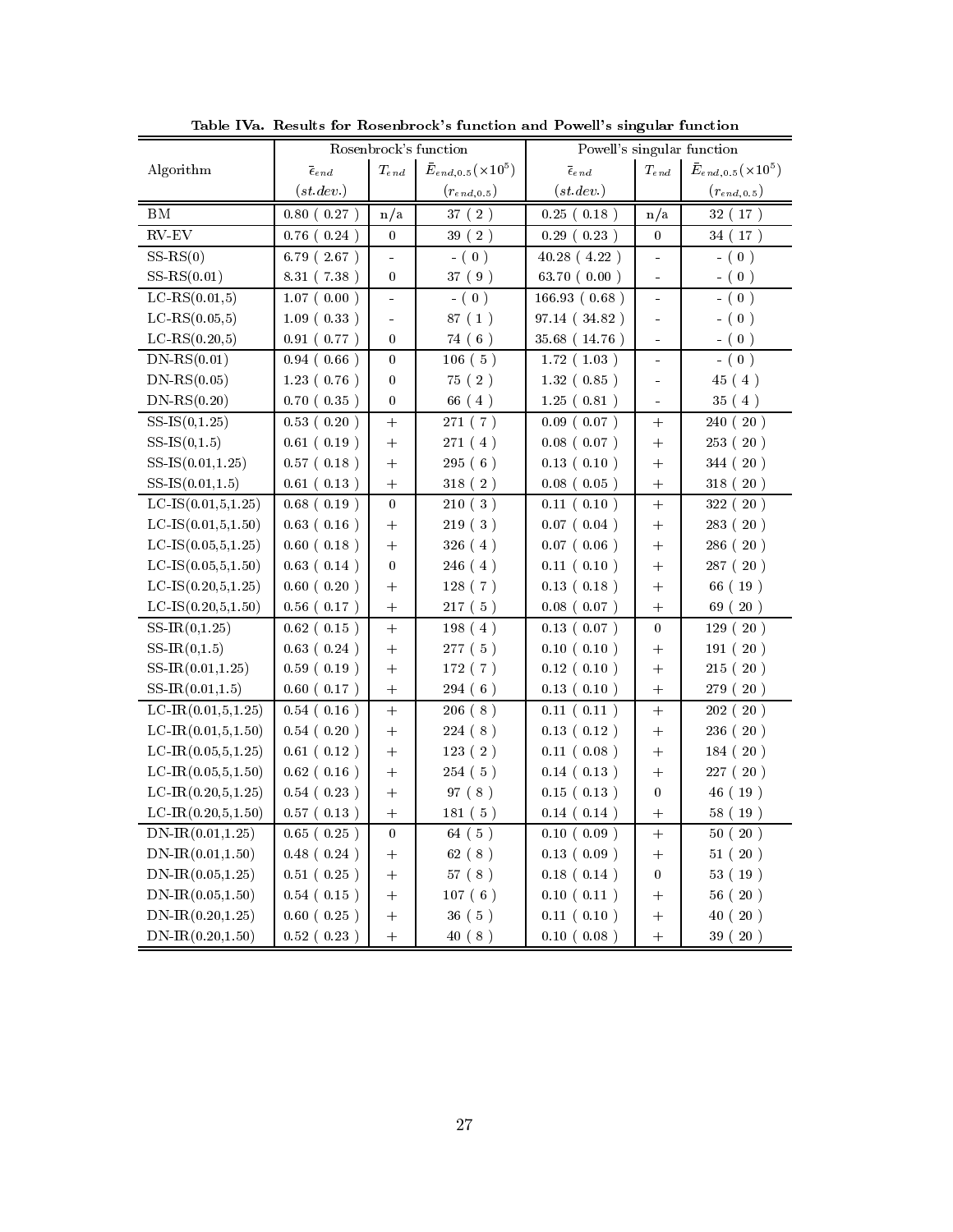|                         | Symmetrical Gaussian function |                           | Asymmetrical function      |                        |                  |                                   |
|-------------------------|-------------------------------|---------------------------|----------------------------|------------------------|------------------|-----------------------------------|
| Algorithm               | $\bar{\epsilon}_{end}$        | $\mathcal{T}_{e\, n\, d}$ | $\bar{E}_{end,0.5}(x10^5)$ | $\bar{\epsilon}_{end}$ | $T_{end}$        | $\bar{E}_{end,0.5}( \times 10^5)$ |
|                         | (st.dev.)                     |                           | $(r_{e\,nd,0.5})$          | (st.dev.)              |                  | $(r_{end,0.5})$                   |
| ΒM                      | 7.08(<br>4.23)                | n/a                       | 12(5)                      | 3.24(1.96)             | n/a              | $-$ (0)                           |
| $RV$ -EV                | 4.47)<br>4.04                 | $\boldsymbol{0}$          | 16(9)                      | 4.13(1.81)             | $\boldsymbol{0}$ | $- ( 0 )$                         |
| $SS-RS(0)$              | 0.89(2.19)                    | $\ddot{}$                 | 38 (15)                    | 5.78(4.04)             | L,               | $-$ (0)                           |
| $SS-RS(0.01)$           | 1.95(3.49)                    | $\boldsymbol{0}$          | 41(10)                     | 6.28(5.11)             | $\overline{a}$   | $-$ (0)                           |
| $LC-RS(0.01,5)$         | $1.42$ (<br>2.16)             | $\qquad \qquad +$         | 35(6)                      | 4.04(2.99)             | 0                | $- ( 0 )$                         |
| $LC-RS(0.05,5)$         | 0.91(0.82)                    | $+$                       | 32(7)                      | $4.06$ ( $3.11$ )      | $\boldsymbol{0}$ | $- ( 0 )$                         |
| $LC-RS(0.20,5)$         | 0.92(1.92)                    | $^+$                      | 37 (14)                    | 1.04(0.62)             | $^{+}$           | 110(4)                            |
| $DN-RS(0.01)$           | $0.86$ (2.18)                 | $^{+}$                    | 30(14)                     | $6.76$ (5.75)          | ÷                | $-$ (0)                           |
| $DN-RS(0.05)$           | 0.89(1.04)                    | $^{+}$                    | 23(11)                     | 3.92(2.07)             | $\theta$         | $- ( 0 )$                         |
| $DN-RS(0.20)$           | $1.07$ ( $2.14$ )             | $+$                       | 28(12)                     | 3.02(1.21)             | 0                | $-$ (0)                           |
| $SS-IS(0,1.25)$         | 4.50(4.95)                    | $^{+}$                    | 80 (10)                    | 2.61(1.98)             | 0                | 650(3)                            |
| $SS-IS(0,1.5)$          | $4.67$ ( $4.40$ )             | $\boldsymbol{0}$          | 146(8)                     | 2.20(1.90)             | $+$              | 670(4)                            |
| $SS-IS(0.01, 1.25)$     | 5.07(4.91)                    | $^{+}$                    | 64 (9)                     | 2.67(2.30)             | $\overline{0}$   | 655 (2)                           |
| $SS-IS(0.01, 1.5)$      | 4.20(4.80)                    | $+$                       | 121(11)                    | 1.34(0.86)             | $^{+}$           | 810 (1)                           |
| LC-IS $(0.01, 5, 1.25)$ | 5.31(4.88)                    | $\boldsymbol{0}$          | 135(8)                     | 2.83(2.41)             | $\overline{0}$   | $-$ (0)                           |
| LC-IS $(0.01, 5, 1.50)$ | 3.57(4.74)                    | $^{+}$                    | 132 (12)                   | 1.37(1.59)             | $^{+}$           | 625(4)                            |
| LC-IS $(0.05, 5, 1.25)$ | 6.96(4.60)                    | $\theta$                  | 149(6)                     | $4.36$ ( $3.42$ )      | 0                | $-$ (0)                           |
| LC-IS $(0.05, 5, 1.50)$ | 4.54(4.60)                    | 0                         | 74(8)                      | 1.17(1.46)             | $^{+}$           | 707(6)                            |
| LC-IS $(0.20, 5, 1.25)$ | 4.69(4.81)                    | 0                         | 70(7)                      | 5.17(5.47)             | 0                | $-$ (0)                           |
| $LC-IS(0.20, 5, 1.50)$  | 8.02(3.62)                    | $\bf{0}$                  | 11(2)                      | 3.31(2.69)             | 0                | 443 (2)                           |
| $SS-IR(0,1.25)$         | 5.27(4.60)                    | 0                         | 54(7)                      | 3.77 (3.36)            | $\boldsymbol{0}$ | 486(2)                            |
| $SS-IR(0,1.5)$          | 5.35(4.87)                    | $\bf{0}$                  | 84 (9)                     | 1.89(1.89)             | $^{+}$           | 468(4)                            |
| $SS-IR(0.01, 1.25)$     | 4.98(4.93)                    | $\bf{0}$                  | 27(9)                      | 2.42(2.86)             | $^{+}$           | 488 (3)                           |
| $SS-IR(0.01, 1.5)$      | $6.16$ (4.57)                 | $\bf{0}$                  | 76(6)                      | $1.67$ ( $1.82$ )      | $\ddot{}$        | 543(3)                            |
| LC-IR $(0.01, 5, 1.25)$ | 6.06(4.62)                    | $\bf{0}$                  | 73 (7)                     | 2.96(2.63)             | $\boldsymbol{0}$ | $- ( 0 )$                         |
| LC-IR $(0.01, 5, 1.50)$ | 4.98 (4.98)                   | 0                         | 152(10)                    | 1.84(2.81)             | $\ddot{}$        | 595(1)                            |
| LC-IR $(0.05, 5, 1.25)$ | 5.01(4.89)                    | 0                         | 61(9)                      | 2.91(2.49)             | $\theta$         | $-$ (0)                           |
| LC-IR $(0.05, 5, 1.50)$ | 4.80(4.84)                    | $\pmb{0}$                 | 42 (9)                     | 1.05(1.14)             | $+$              | 575(6)                            |
| LC-IR $(0.20, 5, 1.25)$ | 6.41 (4.77)                   | 0                         | 70(7)                      | 3.46(2.23)             | $\theta$         | 86 (1)                            |
| LC-IR $(0.20, 5, 1.50)$ | 6.33(4.60)                    | 0                         | 62(6)                      | 2.51(1.63)             | 0                | 457(1)                            |
| $DN$ -IR $(0.01, 1.25)$ | 5.51(4.99)                    | 0                         | 79 (9)                     | 3.56(2.33)             | 0                | $- ( 0 )$                         |
| $DN$ -IR $(0.01, 1.50)$ | $3.46$ (4.74)                 | $^{+}$                    | 67 (13)                    | 2.59(2.23)             | 0                | 411 (1)                           |
| $DN$ -IR $(0.05, 1.25)$ | 3.49(4.66)                    | $+$                       | 88 (12)                    | 1.99(2.57)             | $^{+}$           | 235 (7)                           |
| $DN$ -IR $(0.05, 1.50)$ | 2.98(4.25)                    | $+$                       | 72(12)                     | 2.28(1.83)             | $+$              | 226(1)                            |
| $DN$ -IR $(0.20, 1.25)$ | 5.74 (4.82)                   | $\boldsymbol{0}$          | 74 (7)                     | 2.94(2.32)             | $\boldsymbol{0}$ | 149(2)                            |
| $DN$ -IR $(0.20, 1.50)$ | 3.88 (4.69)                   | $^{+}$                    | 96(12)                     | 2.87(2.08)             | $\boldsymbol{0}$ | $- ( 0 )$                         |

Table IVb. Results for the Symmetrical Gaussian function and the Asymmetrical function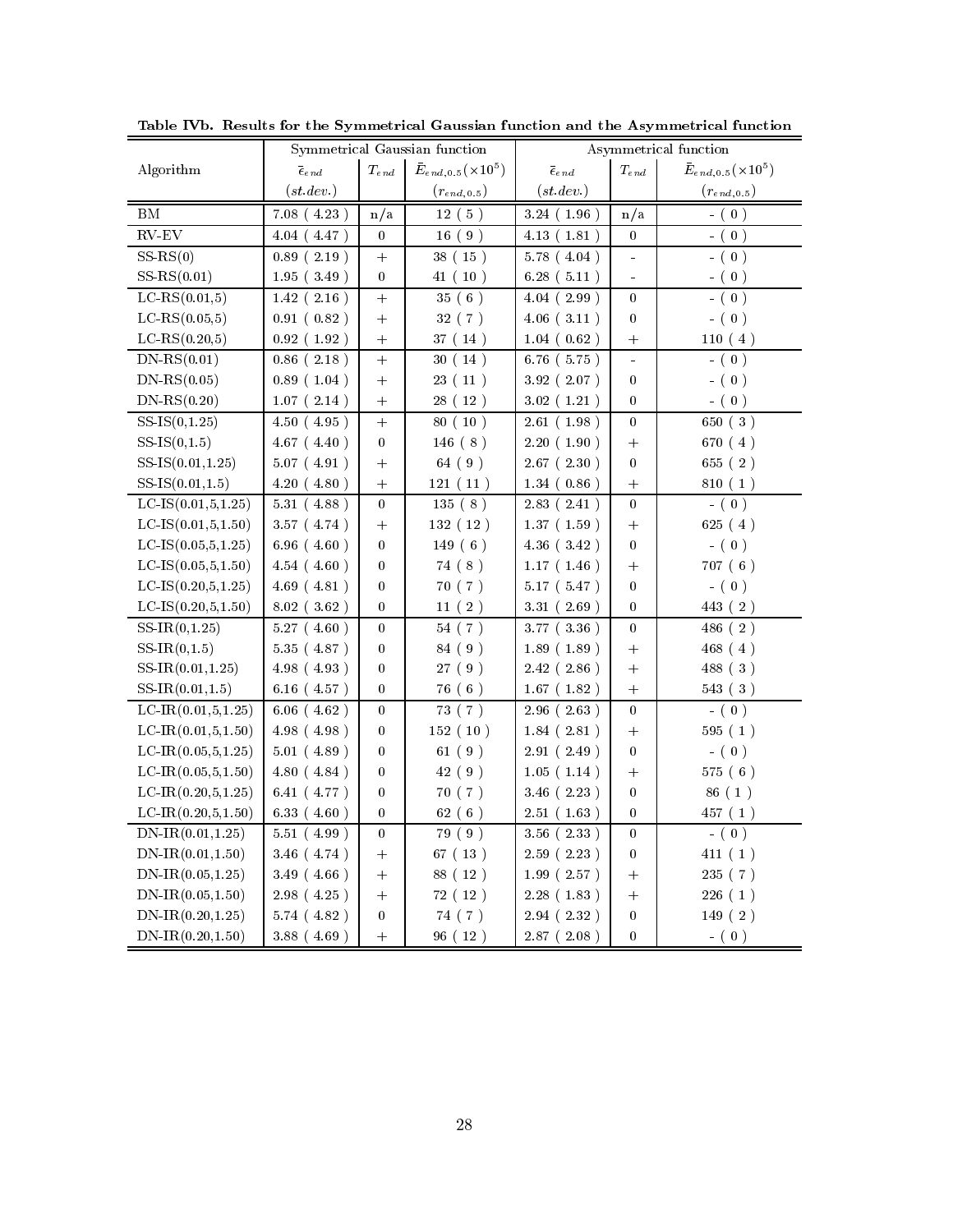|                           | Five-variable paraboloid     |                                  |                                   |  |  |
|---------------------------|------------------------------|----------------------------------|-----------------------------------|--|--|
| Algorithm                 | $\bar{\epsilon}_{e\, n\, d}$ | $T_{end}$                        | $\bar{E}_{end,0.5}( \times 10^5)$ |  |  |
|                           | (st.dev.)                    |                                  | $(r_{end,0.5})$                   |  |  |
| ΒM                        | $0.59$ ( $0.52$ )            | n/a                              | 27(11)                            |  |  |
| $RV$ -EV                  | 0.36)<br>0.57 (              | 0                                | 26<br>8)                          |  |  |
| $SS-RS(0)$                | 1.58(2.06)                   |                                  | 62(5)                             |  |  |
| $SS-RS(0.01)$             | 8.85 (6.85)                  | -                                | - ( $0$ )                         |  |  |
| $LC-RS(0.01,5)$           | 20.30(4.53)                  |                                  | (0)                               |  |  |
| $LC$ -RS $(0.05, 5)$      | 5.69(6.12)                   |                                  | 93 (2)                            |  |  |
| $LC-RS(0.20,5)$           | $1.07$ ( $0.68$ )            | 0                                | 51(3)                             |  |  |
| $DN-RS(0.01)$             | 1.90(1.24)                   | -                                | $-(0)$                            |  |  |
| $DN-RS(0.05)$             | 1.65(1.12)                   | ÷                                | $- ( 0 )$                         |  |  |
| $DN$ -RS $(0.20)$         | $0.88$ ( $0.52$ )            | 0                                | 62(6)                             |  |  |
| $SS-IS(0,1.25)$           | 0.19(0.12)                   | $+$                              | 159 (20)                          |  |  |
| $SS-IS(0,1.5)$            | $0.18$ ( $0.12$ )            | $^+$                             | 205(19)                           |  |  |
| $SS-IS(0.01, 1.25)$       | $0.22$ ( $0.19$ )            | $^{+}$                           | 254 (19)                          |  |  |
| $SS-IS(0.01, 1.5)$        | $0.12$ ( $0.05$ )            | $\hspace{0.1mm} +$               | 237 (20)                          |  |  |
| $LC-IS(0.01,5,1.25)$      | 0.14(0.11)                   | $\hspace{0.1mm} +$               | 285(20)                           |  |  |
| LC-IS $(0.01, 5, 1.50)$   | $0.17$ ( $0.12$ )            | $^{+}$                           | 265 (20)                          |  |  |
| $LC-IS(0.05, 5, 1.25)$    | 0.20(0.13)                   | $\hspace{0.1mm} +$               | 242(20)                           |  |  |
| $LC-IS(0.05, 5, 1.50)$    | $0.17$ ( $0.12$ )            | $^{+}$                           | 221(19)                           |  |  |
| $LC-IS(0.20,5,1.25)$      | 0.51(0.41)                   | 0                                | 115(12)                           |  |  |
| LC-IS $(0.20, 5, 1.50)$   | $0.27$ ( $0.24$ )            | $\hspace{0.1mm} +\hspace{0.1mm}$ | 156 (18)                          |  |  |
| $SS-IR(0,1.25)$           | $0.19$ ( $0.15$ )            | $+$                              | 73 (19)                           |  |  |
| $SS-IR(0,1.5)$            | $0.15$ ( $0.11$ )            | $^{+}$                           | 134(20)                           |  |  |
| $SS-IR(0.01, 1.25)$       | $0.15$ ( $0.07$ )            | $\hspace{0.1mm} +$               | 139(20)                           |  |  |
| $SS\text{-}IR(0.01, 1.5)$ | 0.14(0.07)                   | $^{+}$                           | 174 (20)                          |  |  |
| $LC-IR(0.01,5,1.25)$      | 0.19(0.14)                   | $^{+}$                           | 180(19)                           |  |  |
| $LC-IR(0.01,5,1.50)$      | 0.14(0.12)                   | $\hspace{0.1mm} +$               | 170(20)                           |  |  |
| $LC-IR(0.05,5,1.25)$      | $0.22$ ( $0.24$ )            | $^{+}$                           | 104(19)                           |  |  |
| $LC-IR(0.05,5,1.50)$      | 0.15(0.09)                   | $\hspace{0.1mm} +$               | 164(20)                           |  |  |
| LC-IR $(0.20, 5, 1.25)$   | $0.29$ ( $0.17$ )            | $^{+}$                           | 42 (17)                           |  |  |
| LC-IR $(0.20, 5, 1.50)$   | 0.32(0.39)                   | $^{+}$                           | 81 (18)                           |  |  |
| $DN$ -IR $(0.01, 1.25)$   | 0.18(0.12)                   | $^{+}$                           | 76 (20)                           |  |  |
| $DN-IR(0.01, 1.50)$       | $0.18$ ( $0.18$ )            | $\hspace{0.1mm} +\hspace{0.1mm}$ | 99 (19)                           |  |  |
| $DN$ -IR $(0.05, 1.25)$   | $0.24$ ( $0.13$ )            | $\hspace{0.1mm} +$               | 98(20)                            |  |  |
| $DN$ -IR $(0.05, 1.50)$   | $0.19$ ( $0.16$ )            | $^+$                             | 89 (19)                           |  |  |
| $DN$ -IR $(0.20, 1.25)$   | $0.26$ ( $0.23$ )            | $^{+}$                           | 51(16)                            |  |  |
| $DN$ -IR $(0.20, 1.50)$   | 0.35(0.33)                   | $^{+}$                           | 92(15)                            |  |  |

Table IVc. Results for the Five-variable paraboloid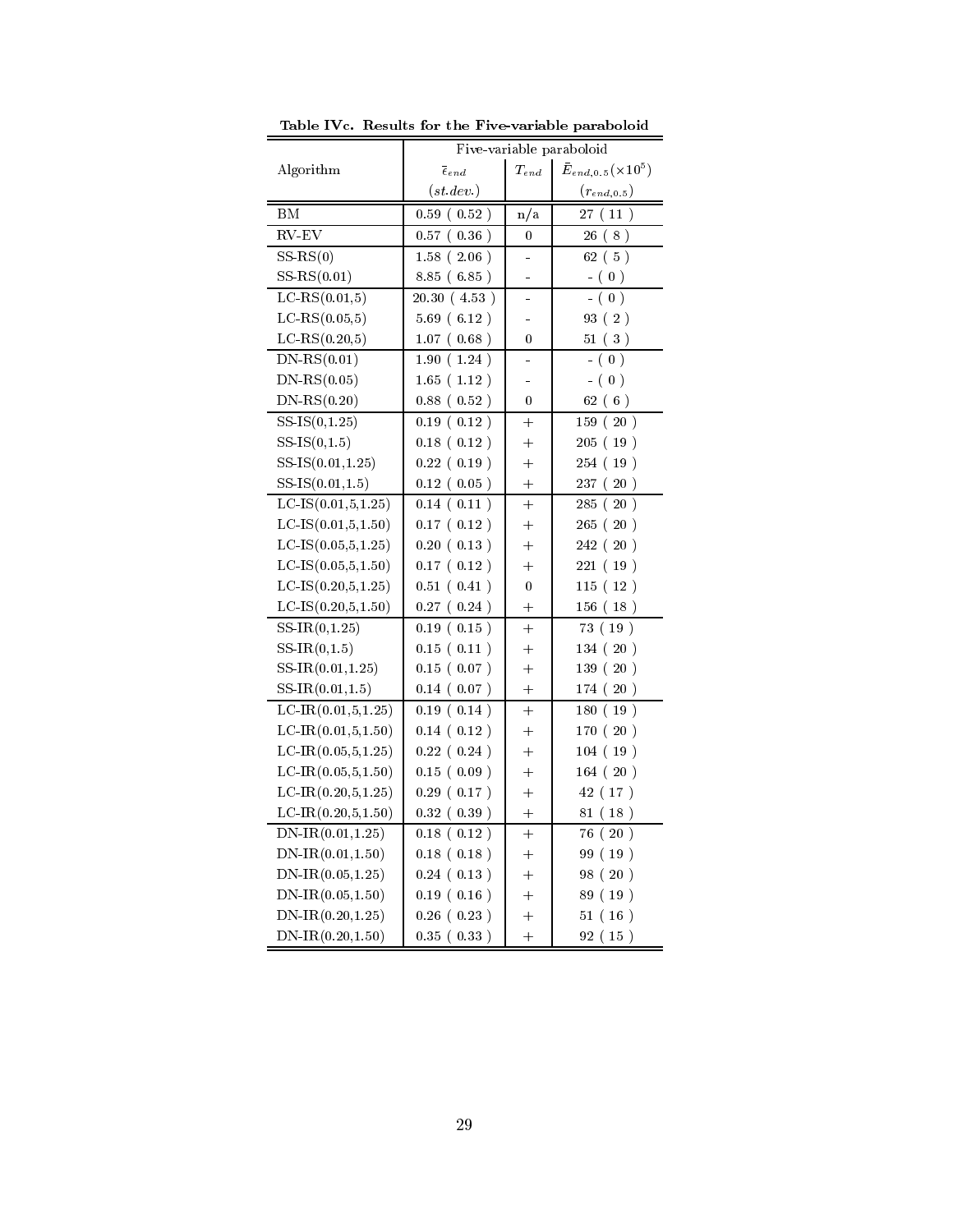| Algorithm               | $\bar{\epsilon}_{small}$ | $T_{small}$      | $\bar{E}_{small,0.5}(\times10^5)$ | $\bar{\epsilon}_{e\, n\, d}$ | $T_{end}$        | $\bar{E}_{end,0.5}(\times10^5)$ |
|-------------------------|--------------------------|------------------|-----------------------------------|------------------------------|------------------|---------------------------------|
|                         | (st. dev.)               |                  | $(r_{small,o.5})$                 | (st. dev.)                   |                  | $(r_{end,0.5})$                 |
| BM <sup>1</sup>         | $0.62$ (0.69)            | $\boldsymbol{0}$ | 17(12)                            | 0.70(0.68)                   | 0                | 15(10)                          |
| BM <sup>5</sup>         | 0.58(0.73)               | $\boldsymbol{0}$ | 21(13)                            | $0.67$ ( $0.75$ )            | 0                | 21(12)                          |
| $RV$ - $EV5$            | 0.63(0.89)               | $\boldsymbol{0}$ | 21(13)                            | 0.74(0.89)                   | $\overline{0}$   | 21(11)                          |
| $SS$ -RS $(0)^5$        | 1.08(0.56)               | $\blacksquare$   | 110(3)                            | 1.19(0.57)                   | ÷,               | 122(2)                          |
| $SS-RS(0.01)^5$         | 1.74(0.79)               | ÷                | 0(0)                              | 2.07(0.89)                   | L,               | 0(0)                            |
| $LC-RS(0.01,5)^5$       | 2.02(1.27)               | $\blacksquare$   | 0(0)                              | 2.06(1.40)                   | L,               | 0(0)                            |
| LC-RS $(0.05,5)^5$      | 1.91(0.82)               | $\blacksquare$   | 0(0)                              | 2.21(1.12)                   | ÷                | 0(0)                            |
| $LC-RS(0.20,5)^5$       | 0.39(0.30)               | $\boldsymbol{0}$ | 38 (14)                           | $0.68$ ( $0.59$ )            | $\boldsymbol{0}$ | 48 (9)                          |
| $DN-RS(0.01)$           | 1.16(0.87)               | $\blacksquare$   | 90(5)                             | 1.40(0.93)                   |                  | 90(5)                           |
| $DN-RS(0.05)$           | 1.18(1.11)               | ÷,               | 50(9)                             | 1.29(1.09)                   | L,               | 51(7)                           |
| $DN-RS(0.20)$           | 0.85(0.69)               | $\boldsymbol{0}$ | 66 (9)                            | 1.08(0.68)                   | $\theta$         | 75 (5)                          |
| $SS-IS(0,1.25)$         | $0.02$ (0.02)            | $^{+}$           | 60(20)                            | 0.04(0.04)                   | $^{+}$           | 60(20)                          |
| $SS-IS(0,1.5)$          | 0.03(0.03)               | $^{+}$           | 102(20)                           | $0.06$ ( $0.05$ )            | $^{+}$           | 102(20)                         |
| $SS-IS(0.01, 1.25)$     | 0.04(0.05)               | $^{+}$           | 129(20)                           | $0.07$ ( $0.05$ )            | $+$              | 129(20)                         |
| $SS-IS(0.01, 1.5)$      | $0.06$ (0.08)            |                  | 156(20)                           | 0.09(0.08)                   | $\ddot{}$        | 156(20)                         |
| LC-IS $(0.01, 5, 1.25)$ | 0.03(0.03)               |                  | 82 (20)                           | 0.06(0.05)                   | $\ddot{}$        | 82(20)                          |
| LC-IS $(0.01, 5, 1.50)$ | 0.05(0.04)               | $^{+}$           | 129(20)                           | $0.07$ ( $0.05$ )            | $^{+}$           | 129(20)                         |
| $LC-IS(0.05, 5, 1.25)$  | $0.05$ (0.08)            | $^{+}$           | 81 (20)                           | $0.08$ ( $0.08$ )            | $+$              | 81 (20)                         |
| $LC-IS(0.05, 5, 1.50)$  | 0.03(0.03)               | $^{+}$           | 70 (20)                           | $0.05$ ( $0.05$ )            | $^{+}$           | 70(20)                          |
| LC-IS $(0.20, 5, 1.25)$ | 0.24(0.50)               | $\! + \!$        | 16(18)                            | 0.28(0.49)                   | $\ddot{}$        | 16(18)                          |
| LC-IS $(0.20, 5, 1.50)$ | 0.38(0.77)               | $\! + \!$        | 33 (16)                           | 0.41(0.79)                   | $\ddot{}$        | 16 (15)                         |
| $SS-IR(0,1.25)$         | $0.28$ (<br>0.51)        | $\boldsymbol{0}$ | 34(18)                            | 0.31(0.52)                   | $\ddot{}$        | 32 (17)                         |
| $SS-IR(0,1.5)$          | $0.06$ (0.07)            | $^{+}$           | 54(20)                            | 0.10(0.08)                   | $^{+}$           | 54(20)                          |
| $SS-IR(0.01, 1.25)$     | 0.03(0.03)               | $^{+}$           | 70 (20)                           | $0.06$ ( $0.05$ )            | $^{+}$           | 70 (20)                         |
| $SS-IR(0.01, 1.5)$      | $0.02$ (0.02)            | $\! + \!$        | 86 (20)                           | 0.04(0.04)                   | $^{+}$           | 86 (20)                         |
| $LC-IR(0.01,5,1.25)$    | $0.08$ (0.13)            | $\! + \!$        | 46 (20)                           | 0.10(0.13)                   | $\ddot{}$        | 46(20)                          |
| LC-IR $(0.01, 5, 1.50)$ | 0.04(0.04)               | $^{+}$           | 86 (20)                           | $0.05$ ( $0.05$ )            | $\ddot{}$        | 86 (20)                         |
| LC-IR $(0.05, 5, 1.25)$ | $0.18$ (0.45)            | $^{+}$           | 26 (19)                           | 0.21(0.46)                   | $+$              | 26 (18)                         |
| LC-IR $(0.05, 5, 1.50)$ | $0.07$ (0.08)            | $^{+}$           | 62(20)                            | 0.08(0.09)                   | $^{+}$           | 62(20)                          |
| LC-IR $(0.20, 5, 1.25)$ | $0.36$ ( $0.64$ )        | $\boldsymbol{0}$ | 20(16)                            | 0.39(0.64)                   | $^{+}$           | 20(16)                          |
| LC-IR $(0.20, 5, 1.50)$ | 0.49(1.04)               | $\boldsymbol{0}$ | 33 (17)                           | 0.55(1.06)                   | $\boldsymbol{0}$ | 33 (17)                         |
| $DN$ -IR $(0.01, 1.25)$ | $0.17$ ( $0.26$ )        | $^{+}$           | 52 (<br>17)                       | 0.20(0.25)                   | $^{+}$           | 52(17)                          |
| $DN$ -IR $(0.01, 1.50)$ | 0.04(0.06)               | $^{+}$           | 40 (20)                           | $0.06$ ( $0.06$ )            | $^{+}$           | 40(20)                          |
| $DN$ -IR $(0.05, 1.25)$ | 0.19(0.36)               | $^{+}$           | 65 (19)                           | $0.22$ ( $0.37$ )            | $^{+}$           | 65 (19)                         |
| $DN$ -IR $(0.05, 1.50)$ | 0.20(0.48)               | $^{+}$           | 46 (18)                           | 0.23(0.49)                   | $^{+}$           | 46 (18)                         |
| $DN$ -IR $(0.20, 1.25)$ | $0.36$ ( $0.73$ )        | $\! + \!$        | 23 ( 17 )                         | 0.39(0.74)                   | $\ddot{}$        | 23 (17)                         |
| $DN$ -IR $(0.20, 1.50)$ | 0.23(0.29)               | $\ddot{}$        | 41(17)                            | 0.26(0.30)                   | $\ddot{}$        | 41 (17)                         |

Table V. Results for the Microsimulation Model